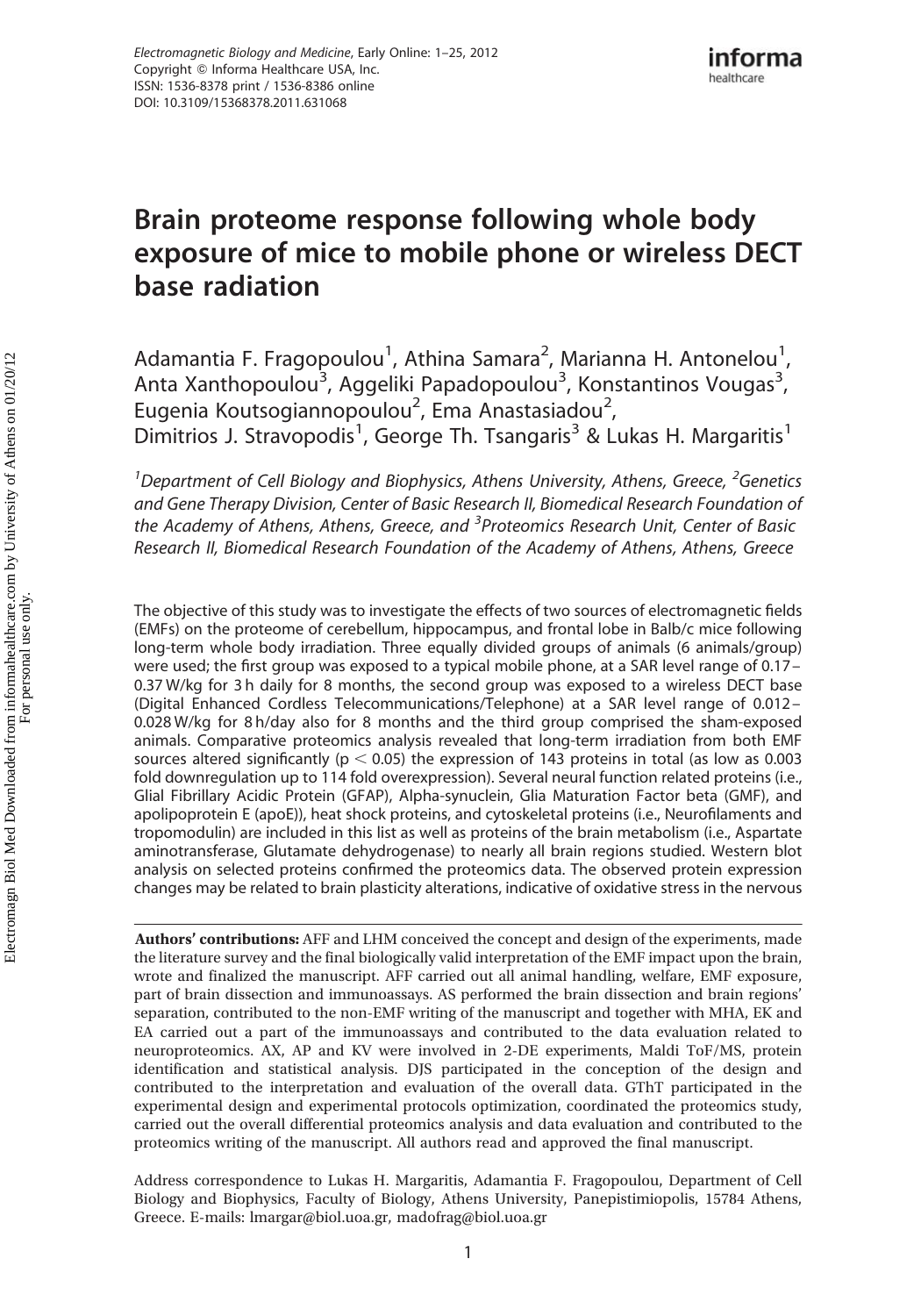system or involved in apoptosis and might potentially explain human health hazards reported so far, such as headaches, sleep disturbance, fatigue, memory deficits, and brain tumor long-term induction under similar exposure conditions.

Keywords Microwaves, Radiofrequencies, Wireless phones, Proteomics, Brain plasticity, Hippocampus, Frontal lobe, Cerebellum

#### INTRODUCTION

Wireless technology emitting electromagnetic radiation (EMR) is spread worldwide affecting directly or indirectly all social levels, all countries, and all ages since it includes mobile phones, cordless DECT telephones, Wi-Fi, wi-max, baby monitors, local TV, and FM broadcast stations. The concern about possible health hazards has led to extensive research, concerning exclusively the effects of mobile phone technology (devices and mast stations) at the cellular, lab animal, and epidemiological level, using a variety of model systems and approaches but not in a coordinated manner (Chavdoula et al., 2010; Fragopoulou et al., 2010a,b,c; Fragopoulou and Margaritis, 2010; Hardell and Carlberg, 2009; Hillert et al., 2008; Khurana et al., 2009, 2010), although there have been international efforts (i.e., interphone study; Cardis et al., 2011) to reveal the truth about the possible EMF health risks. The importance of mobile phone (MP) radiation research lies in the fact that there are currently 5 billion users on the planet and the vast majority is using the MP in contact with the brain (Frey, 1998).

A number of reports have dealt with possible changes on gene/protein expression, either at an individual gene/protein level or using the "omics" approaches. The individual approach has focused mainly on heat shock proteins and their mRNAs (French et al., 2001; McNamee and Chauhan, 2009), but other proteins and genes have also been studied with conflicting, so far, results (Fritze et al., 1997; Cleary et al., 1997; Nikolova et al., 2005; Zhao et al., 2007). In order to assess large numbers of genes and proteins, high throughput approaches have been applied in the last decade. These "omics" approaches, also used in the present work, have gained ground in the study of EMF effects mainly on cell cultures. Belyaev et al. (2006), analyzing by Affymetrix U34 Gene Chips cerebellum of brain samples after whole body 2 h exposure of rats at 915 GSM in TEM cells, revealed overexpression of 12 genes and downregulation of 1 gene. The same (Salford's) research group 2 years later applied Microarray hybridizations on Affymetrix rat2302 chips of RNA extracts from cortex and hippocampus of GSM 1800 exposed rats for just 6 h within TEM cells (Nittby et al., 2008). Using four exposed and four control animals they found that a large number of genes were altered at hippocampus and cortex. The vast majority were downregulated. In a series of publications by Leszczynski's research group, consistently using human endothelial cell lines EA.hy926 and EA.hy926v1, protein expression changes after exposure to 900 MHz were shown (Leszczynski et al., 2002, 2004; Nylund and Leszczynski, 2004, 2006; Remondini et al., 2006). These effects have been recently confirmed by the same group in the two types of mobile phone exposure protocols: GSM 900 and 1800 MHz (Nylund et al., 2009). Another "omics" group exposing human lens epithelial cells has detected heat-shock protein (HSP) 70 and heterogeneous nuclear ribonucleoprotein K (hnRNP K) to be upregulated following exposure to GSM 1800 MHz for 2 h (Li et al., 2007), whereas a third research group exposed human breast cancer cells MCF-7 to an RF generator simulating GSM 1800 MHz signal at various SAR values and duration of exposures (Zeng et al., 2006a). They analyzed the transcriptome and the proteome of the cells after continuous or intermittent exposure and concluded that EMF exposure caused distinct effects on gene and protein expression. The same authors suggested that the protein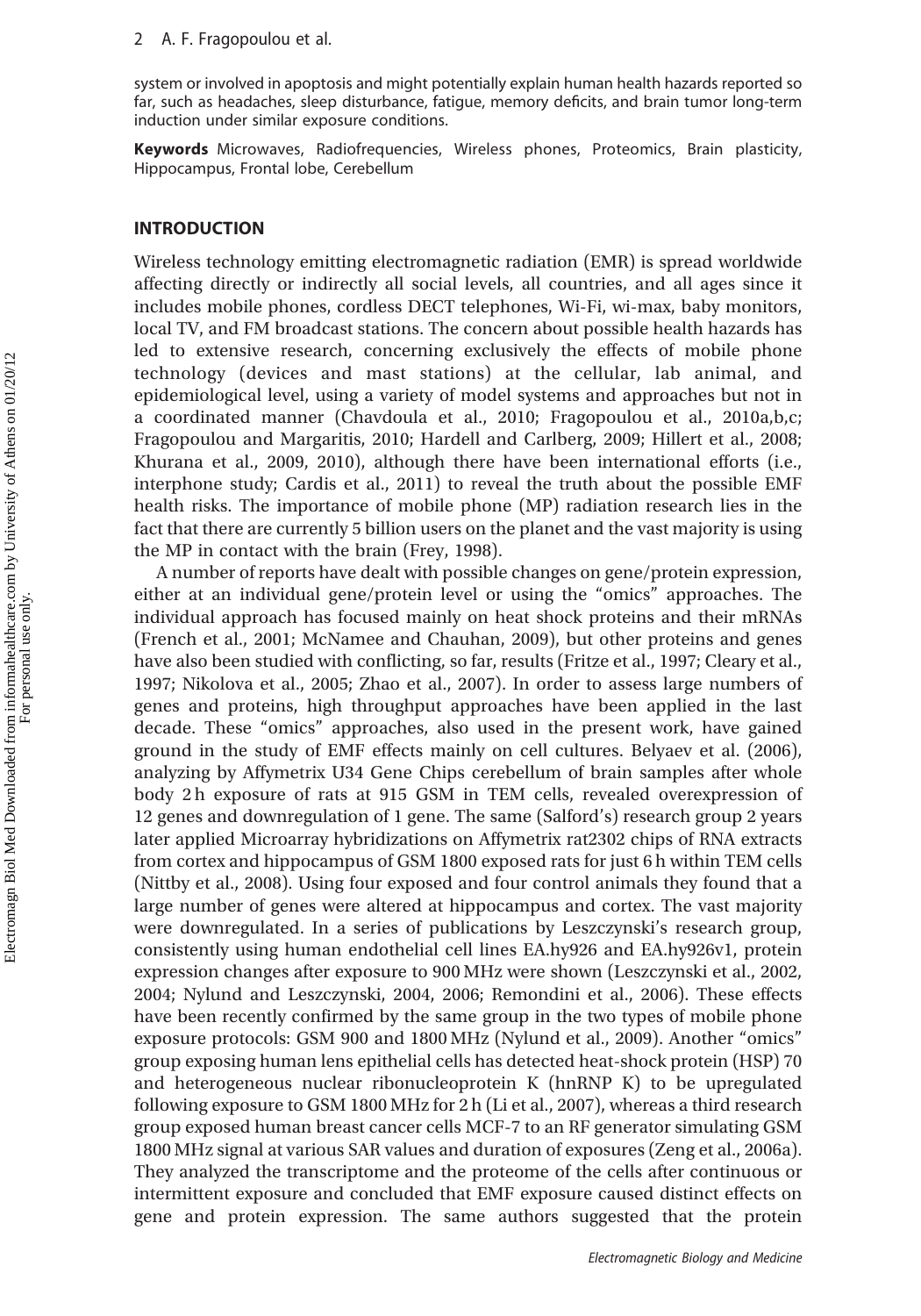expression changes might depend on duration and mode of exposure and therefore a number of biological processes might be affected (Zeng et al., 2006b). Since the above in vitro effects cannot be easily translated into humans, in 2008, Leszczynski's group performed a pilot study on volunteers (Karinen et al., 2008) and showed that mobile phone radiation might alter protein expression in human skin cells. Gene expression changes as revealed using transcriptomics had not effects on C3H  $10T(1/2)$  mouse cells (Whitehead et al., 2006). However, and as previously mentioned, such a limited and non systematic number of publications using "omics" approaches does not allow for any conclusions to be drawn concerning the impact of mobile phone emitted radiation upon cell proteome, physiology and function (Nylund et al., 2009), as also pointed out by Vanderstraeten and Verschaeve (2008).

Concerning research on wireless DECT base and handset radiation exposure which is potentially harmful to millions of people, no actual experiments have been conducted, besides the clinical studies reported by Söderqvist et al. (2009a,b), Havas et al. (2010) and the epidemiological studies showing increased risk for brain tumors (Hardell and Carlberg, 2009; Khurana et al., 2009). A recently published article highlighted the importance of mobile phone epidemiology studies in properly addressing DECT phone use as a strong and likely confounder (Redmayne et al., 2010).

Given the limited available data on animal models, our objective was to investigate the effects of two sources of EMFs on the proteome of the cerebellum, hippocampus and frontal lobe in Balb/c mice.

These three brain regions were chosen since they are related to main functions of the brain, such as memory, attention, reward, planning, equilibrium, and motor control. Their common role is the correlation with cognitive functions (Okano et al., 2000), which have been reported in a number of studies to be altered after EMF exposure (for a review see Fragopoulou and Margaritis, 2010). The hippocampus mainly controls spatial memory, the cerebellum is responsible for motor learning, and the frontal lobe plays an important role in retaining longer term memories associated with emotions. The frontal lobe does not seem to be involved in any particular discrete perceptual sensory or so called motor function, but in spite of that, it seems to have a very critical role on how we use the kind of information that other parts of the brain are dedicated to determine.

Our high-throughput approach challenges the gaps in the literature investigating whether EMFs can provoke changes on the mouse brain proteome; changes that could be correlated with EMF memory impairments reported so far or with neurological diseases, such as Alzheimer's and even with brain tumor induction.

Three groups of 18 animals were used in the present study (6 animals/group): the first group was exposed to a commercially available mobile phone, operating at GSM 900 MHz configuration and frequency and at normal speaking emission mode at a SAR level range of 0.17 – 0.37 W/kg for 3 h daily for 8 months. The second group was exposed to a wireless DECT base at a SAR level range of 0.012 –0.028 W/kg for 8 h/day during the lights-off period also for 8 months. The third group comprised the shamexposed animals.

The novelty of this work lies in the fact that no brain proteome studies have been reported so far following EMF exposure and, in particular, of isolated brain regions in any animal model. In addition, to our knowledge this is the first experimental report of wireless DECT exposure effects on any biological model system and in particular following proteome analysis.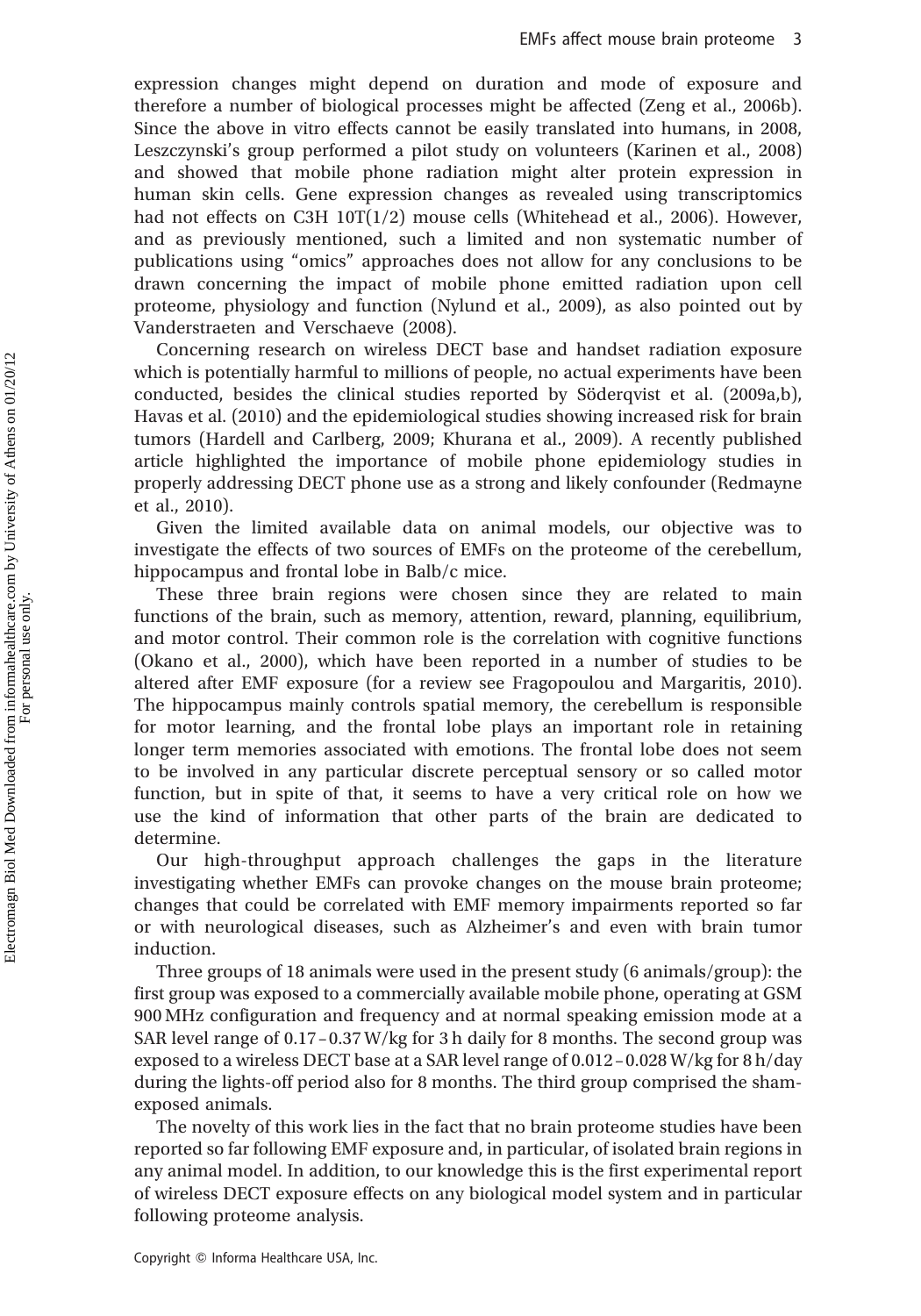# MATERIALS AND METHODS

### Animals

A total of 18 healthy adult male mice Mus musculus, strain Balb/c, were obtained from the Hellenic Pasteur Institute Animal Facility and then transferred to our animal facility in the Department of Cell Biology and Biophysics of Athens University where they were left for two weeks to get acclimatized. Animals were housed equally divided into 3 groups in Techniplast, USA Plexiglas cages, 1290D Eurostandard Type III,  $425 \times 266 \times 155$  mm - floor area 820 cm<sup>2</sup>. The first and the second study group were exposed to a commercially available dual band mobile phone and a wireless DECT base, respectively. Free moving mice were exposed within their cages, as reported previously (Fragopoulou et al., 2010b). The third group comprised the sham-exposed group. All animals were kept under standard laboratory conditions:  $(22 \pm 2)^{o}$ C,  $(40-60)$ % relative humidity, 12 h:12 h light/dark cycle (lights on at 7:00 am) and received food (pellets) and water ad libitum. Taking into consideration the welfare of the animals, enrichment material was used within their home cages, i.e., paper and plastic tubes. All experimental procedures were carried out in agreement with the ethical recommendations of the European Communities Council Directive of 24 November 1986 (86/609/EEC) and with the ethical rules of the Bioethics Committee of the Faculty of Biology of Athens University. The 3R's concept of Russell and Burch (Refinement, Reduction and Replacement) was seriously taken into consideration (Russell and Burch, 1959).

# EMF Exposure Conditions and Field Measurements

Since the objective of this work is the exploration of any changes in the brain proteome, special attention was given to ensure that the only factor affecting the animals would be the radiation emitted from mobile phone or the base of the DECT wireless device. Therefore, other fields or noise (i.e., magnetic field, other RFs of various frequencies and noise levels) were measured and negligible and in any case they were the same quantitatively and qualitatively with the sham-exposed group.

# Mobile Phone Exposure

The animals of this group ( $n = 6$ ) were exposed to radiation within their home cage three hours per day for 8 months. The exposure protocol of "3 h/day  $\times$  8 months" has been chosen in order to mimic a daily typical mobile phone operation by an active person. The mobile phone was placed underneath the cage. A semi-Faraday cage was specially constructed having one open surface to allow mobile phone communication and at the same time to prevent radiation leakage towards shamexposed animals. The GSM 900 MHz electrical field intensity of the radiation emitted by the mobile phone was measured using the Smartfieldmeter, EMC Test Design, LLC, Newton, MA, USA placing the dual band omni directional probe (900, 1800 MHz) inside a similar cage housing the animals positioned at the same place either at the end or in the beginning of exposure. The obtained measurements were reproducible on a daily basis (minimum-maximum value depending on the sound intensity). In order to simulate the conditions of human voice and activate mobile phone ELF modulated EMF emission, radio station was playing as a source of auditory stimulation throughout the exposure time. The measured electrical field intensity was below ICNIRP's recommendations (ICNIRP, 1998) within the range of  $15 - 22$  V/m in the various areas within the cage with the animals following also the typical GSM power modulation by the sound intensity. The SAR value  $(SAR = \sigma^*E^2/\rho)$  calculated as previously described (Fragopoulou et al., 2010a,b) was between 0.17 and 0.37 W/kg. This is a rough estimation of the whole body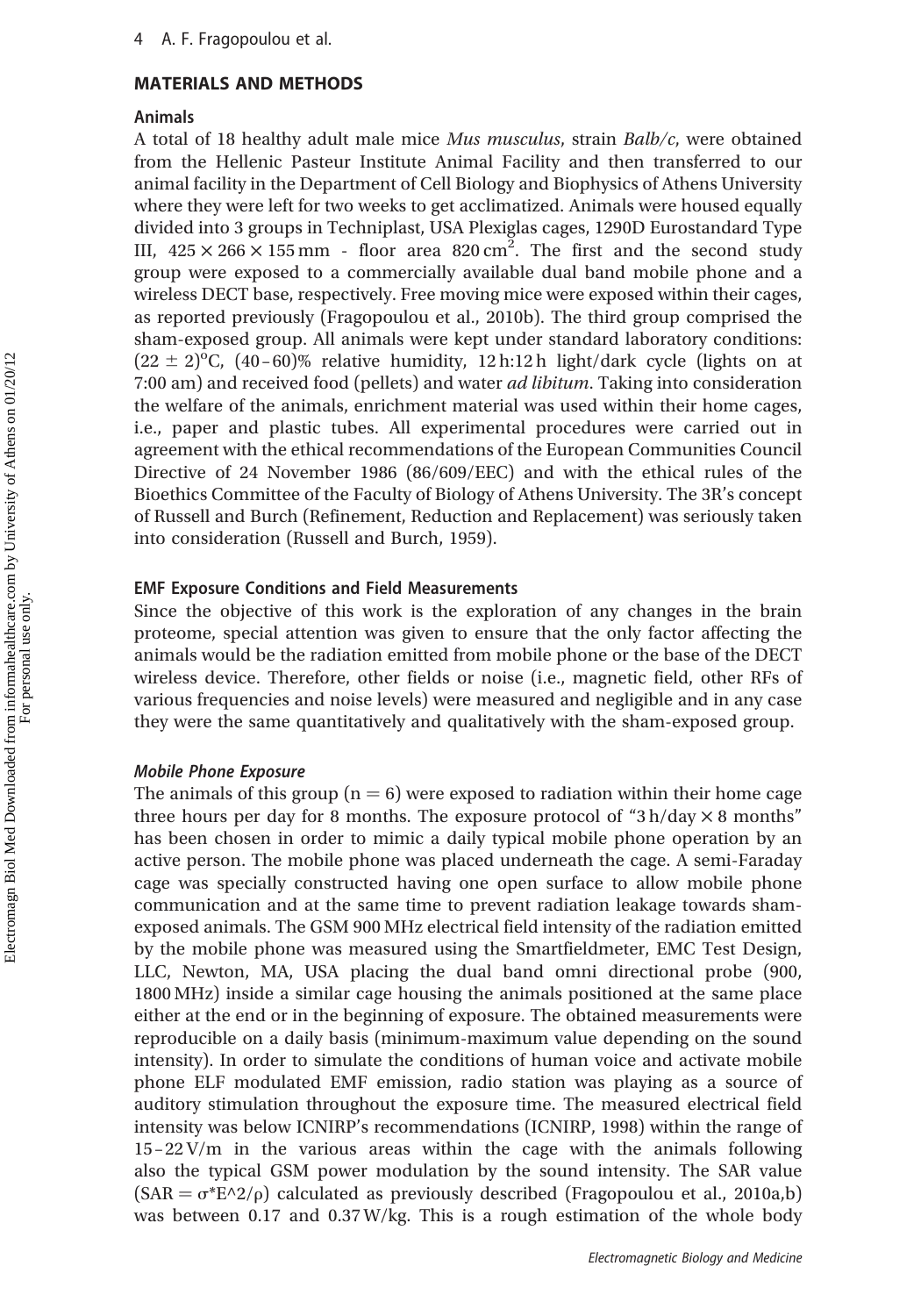average SAR of individual animals. The aim was to achieve similar exposure conditions occurring to a human user when holding the mobile phone next to his/her ear with the only difference that the mice were receiving whole body and not head-only exposure.

# Wireless DECT Base Exposure

The animals of this group were exposed to a commercially available wireless DECT base, which constantly emits radiation at a bandwidth of 1880–1900 MHz, very close to the GSM1800 band, scanning all 10 allocated RF channels without any handset communicating with the base. The DECT base was placed close to the mouse cage and was programmed to operate for 8 h per day during the lights-off period for 8 months. This exposure protocol of 8 h/day has been chosen to correspond to human occupational or home DECT base exposure. A semi-Faraday cage was specially constructed to prevent radiation leakage towards sham-exposed animals. Electrical field levels were measured with Smartfieldmeter as described above and the values recorded were from  $4-6$  V/m depending on the position within the cage. No voice modulation is required for DECT operation, but the same radio station was playing for comparative purposes to the mobile phone exposure. Therefore, SAR value calculated, as described above, ranged from 0.012– 0.028 W/Kg.

# Sham-exposed Group

Mice were kept in a similar room as the exposed groups, under the same conditions of living. The cages of the animals were inside a Faraday cage to prevent radiation entry from the mobile phone and DECT base when in operation. A radio was playing at the same station and the same volume as the one in the rooms of the exposed animals. Non significant levels of Radio-frequency (RF) field deriving from the exposure sources was detected inside the cage with the animals, as measured by the Smartfieldmeter.

# BRAIN TISSUE REMOVAL AND HOMOGENIZATION

At the end of the experiment, mice were euthanized according to the bioethical rules of the European Committee for animal protection, with cervical dislocation followed by rapid brain tissue removal between 8 and 10 am. Parts of the brain (frontal lobe, hippocampus, and cerebellum) were quickly separated, immediately frozen in liquid nitrogen, and then stored at  $-80^{\circ}$ C until sample processing for further manipulation.

# TWO-DIMENSIONAL ELECTROPHORESIS

The tissue was homogenized in a glass Wheaton (tight) homogenizer in a buffer consisting of 8 M urea,  $40 \text{ mM}$  Tris-HCL (pH 8.5), 2 M thiourea,  $4\%$  CHAPS,  $1\%$ dithioerythritol (DTE), 0.2% IPG buffer pH 3– 10 (Amersham Biosciences) and 1 mg/mL of a mixture of protease inhibitors (1 mM PMSF and 1 tablet (Roche Diagnostics) per 50 mL of wash buffer and phosphatase inhibitors  $(0.2 \text{ mM } Na<sub>3</sub>VO<sub>3</sub>)$ and 1 mM NaF)). The homogenate was left at room temperature for 1 h and centrifuged at 13,000 rpm for 30 min. The protein content of the supernatant was determined using the Bradford quantification method.

Two-dimensional gel electrophoresis was performed as previously reported (Anagnostopoulos et al., 2010). Samples of 1 mg total protein were applied on 18 cm IPG strips with  $pI$  3–10 NL or 4–7 L (Bio-Rad Lab, Hercules, CA), at their basic and acidic ends, using sample cups. IPG strips had been prepared for IEF by 20 h rehydration in a buffer of 8 M urea, 4% CHAPS and 1% DTE.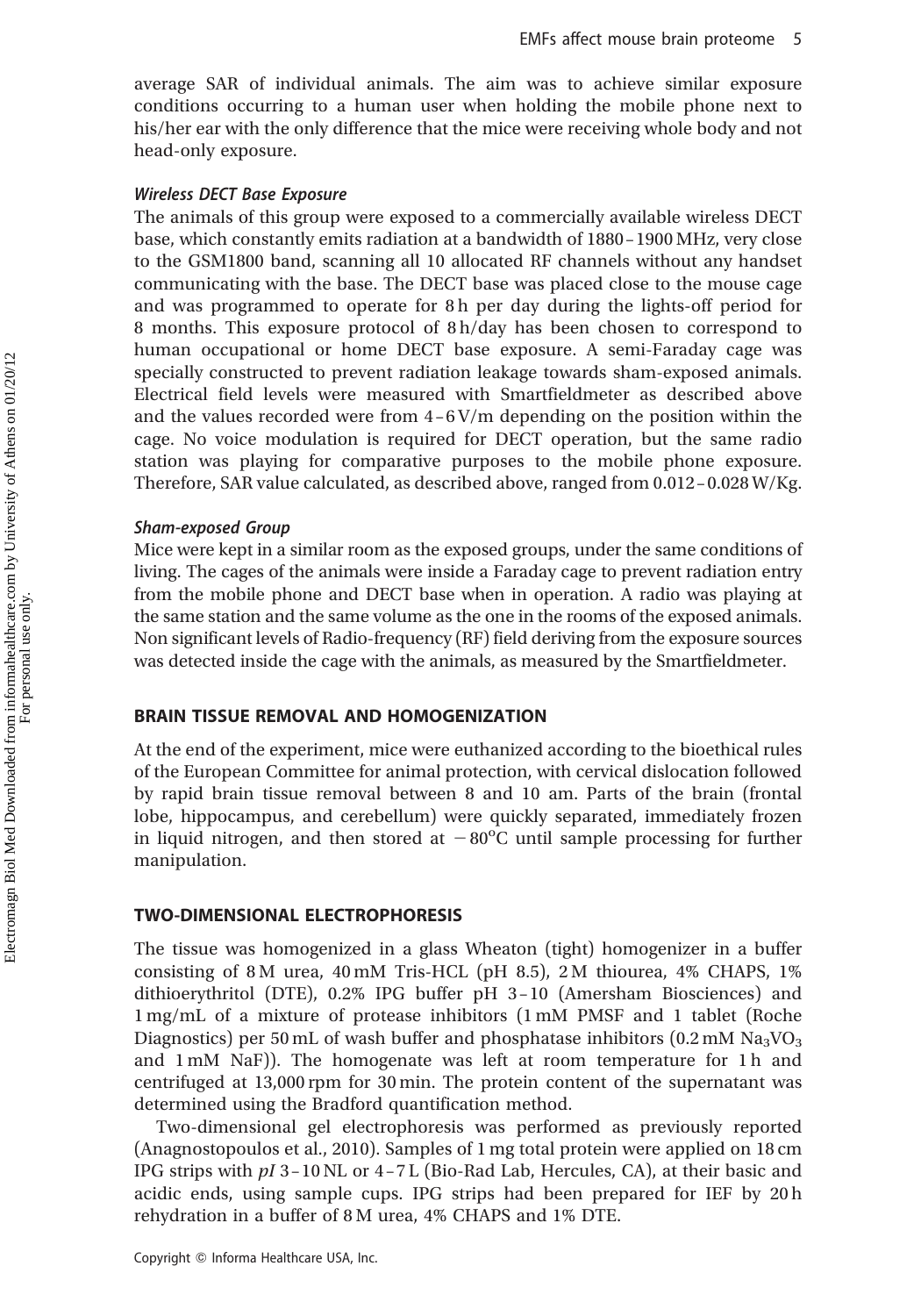First dimension focusing, for separation by two-dimensional gel electrophoresis, started at 250 V and voltage was gradually increased to 8000 V, with 3 V/min, kept constant for 25 h (approximately 150,000 Vh totally). IEF was conducted in a PROTEAN IEF Cell, Bio-Rad apparatus. After focusing, IPG strips were equilibrated first in 6 M urea, 50 mM Tris-HCL (pH 8.8), 2% (w/v) SDS, 30% (v/v) glycerol, and 0.5% (w/v) DTE for 15 min then in the same buffer containing  $4\%$  (w/v) iodoacetamide instead of DTE, for 15 more min. Second dimensional electrophoresis was performed on 12% SDS-polyacrylamide gels ( $180 \times 200 \times 1.5$  mm) with a run of 40 mA/ gel, in PROTEIN-II multi-cell apparatuses (Bio-Rad, Hercules, CA).

## PROTEIN VISUALIZATION AND IMAGE ANALYSIS

After vertical electrophoresis, gels were fixed in 50% methanol containing 5% phosphoric acid for 2 h. The fixative solution was washed off by agitation in distilled water for 45 min. Protein spots were visualized by application of Coomassie Blue G-250 staining solution (Novex, San Diego, CA) on 2-DE gels for 12 h. Gel images were scanned in a GS-800 Calibrated Densitometer (Bio-Rad Laboratories, Hercules, CA) using the scanning application/tool of the PD-Quest v8.0 software (Bio-Rad, Hercules, CA). Protein spots of all gels contained in the analysis, were detected, aligned, matched, and quantified using the PD-Quest v8.0 image processing software, according to the manufacturer's instructions. Manual inspection of the spots was used to verify the accuracy of matching. Spot volume was used as the analysis parameter to quantify protein expression. Normalization of each individual spot was performed according to the total quantity of the valid spots in each gel, after subtraction of the background values. Optical Density (O.D.) level (%) of each protein from the sham-exposed or exposed groups was determined separately and calculated as the sum of the volume % of all spots from all gels containing the same protein. Selection of protein spots or entire gel regions for MS analysis was based upon O.D. alteration between the two groups analysed. A minimum of 1.25 fold change in the expression level was used as the selection criterion.

## PEPTIDE MASS FINGERPRINTING AND IDENTIFICATION OF PROTEINS

Peptide mass fingerprinting analysis was essentially performed as described previously (Mavrou et al., 2008). Briefly, all spots on the gels were annotated semiautomatically using the Melanie 4.02 software, excised with a Proteiner SPII robot (Bruker Daltonics, Bremen, Germany) and placed into 96-well microtiter plates. The excised spots were destained using  $180 \mu$  of  $100 \text{ mM}$  ammonium bicarbonate in 30% ACN and the gel piece was dried in a speed vacuum concentrator (MaxiDry Plus, Heto, Denmark). The dried gel piece was rehydrated with  $5 \mu L$  of  $20 \mu g/mL$ recombinant trypsin (proteomics grade, Roche diagnostics, Basel, Swiss) solution. After 16 h at room temperature,  $10 \mu L$  of 50% acetonitrile containing 0.3% trifluroacetic acid were added, and the gel pieces were incubated for 15 min with gentle shaking. Sample application to a target plate and analysis as well as peptide matching and protein searching were carried out as described previously (Mavrou et al., 2008). Briefly, tryptic peptide mixtures  $(1 \mu L)$  were applied on an anchor chip MALDI plate with  $1 \mu$ L of matrix solution, consisting of 0.08% CHCA (Sigma), the internal standard peptides des-Arg-bradykinin (Sigma, 904.4681 Da), and adrenocorticotropic hormone fragment 18–39 (Sigma, 2465.1989 Da) in 65% ethanol, 50% CAN, and 0.1% TFA. Peptide mixtures were analysed in a MALDI-ToF mass spectrometer (Ultraflex II, Bruker Daltonics). Laser shots  $(n = 1000)$  of intensity between 40% and 60% were collected and summarized and the peak list was created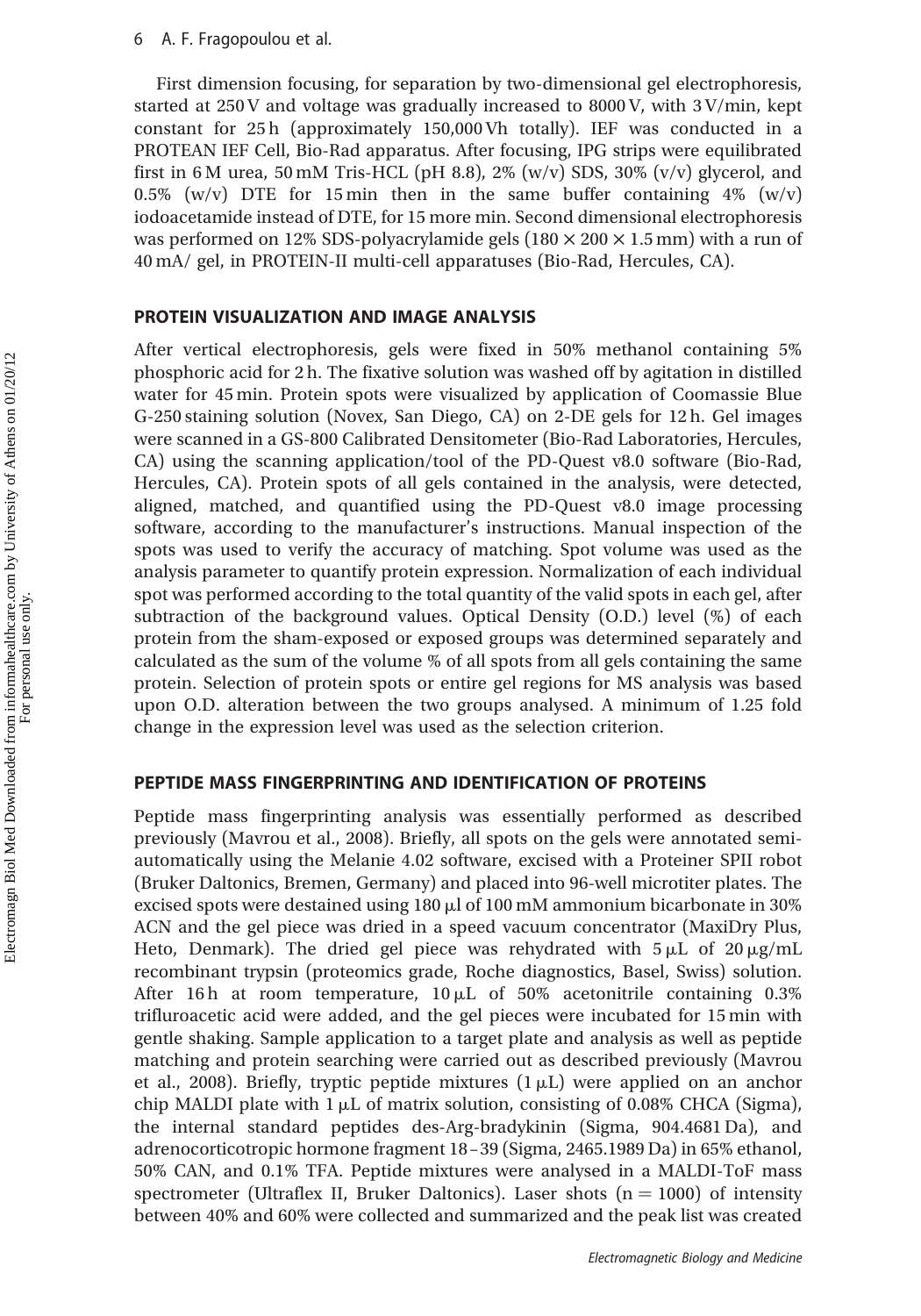using the FlexAnalysis v2.2 software (Bruker). Peptide matching and protein searches were performed automatically with MASCOT Server 2 (Matrix Science). Peptide masses were compared with the theoretical peptide masses of all available proteins of Mus musculus in the SWISS-PROT database. Stringent criteria were used for protein identification with a maximum allowed mass error of 10 ppm and a minimum of four matching peptides. Probability score with  $p < 0.05$  was used as the criterion for affirmative protein identification. Monoisotopic masses were used, and one missed trypsin cleavage site was calculated for proteolytic products.

#### WESTERN BLOT ANALYSIS

Frozen tissues were sonicated in RIPA (radioimmunoprecipitation) lysis buffer (50 mM Tris, pH 8.0, 150 mM NaCl, 1% NP-40, 5 mM EDTA, 0.5% sodium deoxycholate, and 0.1% SDS), in the presence of protease inhibitors on ice. The homogenate was centrifuged at 20,000 rpm for 20 min at  $4^{\circ}$ C. The protein concentration of each brain extract was determined by Bradford assay and  $50 \mu g$  was loaded onto 12% SDS-PAGE (sodium dodecyl sulphate polyacrylamide gel electrophoresis) after boiling in SDS sample buffer, and electroblotted onto nitrocellulose membrane (Bio-Rad). The membrane was blocked in 5% dried non fat milk diluted in PBS-T (0.1%) for 60 min at room temperature and probed with primary antibodies, mouse monoclonal anti-GMF (diluted at 1:100), goat polyclonal anti-ApoE (sc-6384, diluted at 1:1000), and rabbit polyclonal anti-GFAP (ab7260, diluted at 1:4000) using standard immunoblotting techniques. After the 1 h RT application of species-specific HRP- (horseradish peroxidase) conjugated secondary antibodies (anti-rabbit, Amersham-Pharmacia Biotechnology, Piscataway, NJ, USA, at 1:8.000, anti-mouse, Dako, Denmark at 1:10.000 and anti-goat, Sigma, Germany at 1:14000) appropriately diluted in blocking solution, the immunoblots were developed using an enhanced chemiluminescence (ECL) reagent kit (Amersham Biosciences, Piscataway, NJ, USA) or ECL Plus (GE Healthcare, Amersham Biosciences) western blotting detection reagent. Unspecific protein bands were used as internal loading controls. The molecular weight (MW) definition of unknown bands was identified against a lane of MW protein standards (Fermentas, Hanover, MD, USA).

Following exposure and development the negatives were scanned and processed through image analysis "Gel analyzer" software (v.1.0, Biosure, Ltd, Greece) to quantitatively estimate band densities. The immunoblots shown are derived from different animals randomly selected.

### NETWORK ANALYSIS

All protein identifications, both the ones solely expressed in exposed regions, and those differentially expressed among exposed and sham-exposed regions, were used for Pathway Analysis. For this purpose, the Swiss-Prot accession numbers were inserted into the Ingenuity Pathway Analysis (IPA) software (Ingenuity Systems, Mountain View, CA). This software categorizes gene products based on the location of the protein within cellular components and suggests possible biochemical, biological, and molecular functions. Furthermore, proteins were mapped to genetic networks available in the Ingenuity database and ranked by score. These genetic networks describe functional relationships between gene products based on known interactions in literature. Through the IPA software, the newly formed networks are associated with known biological pathways.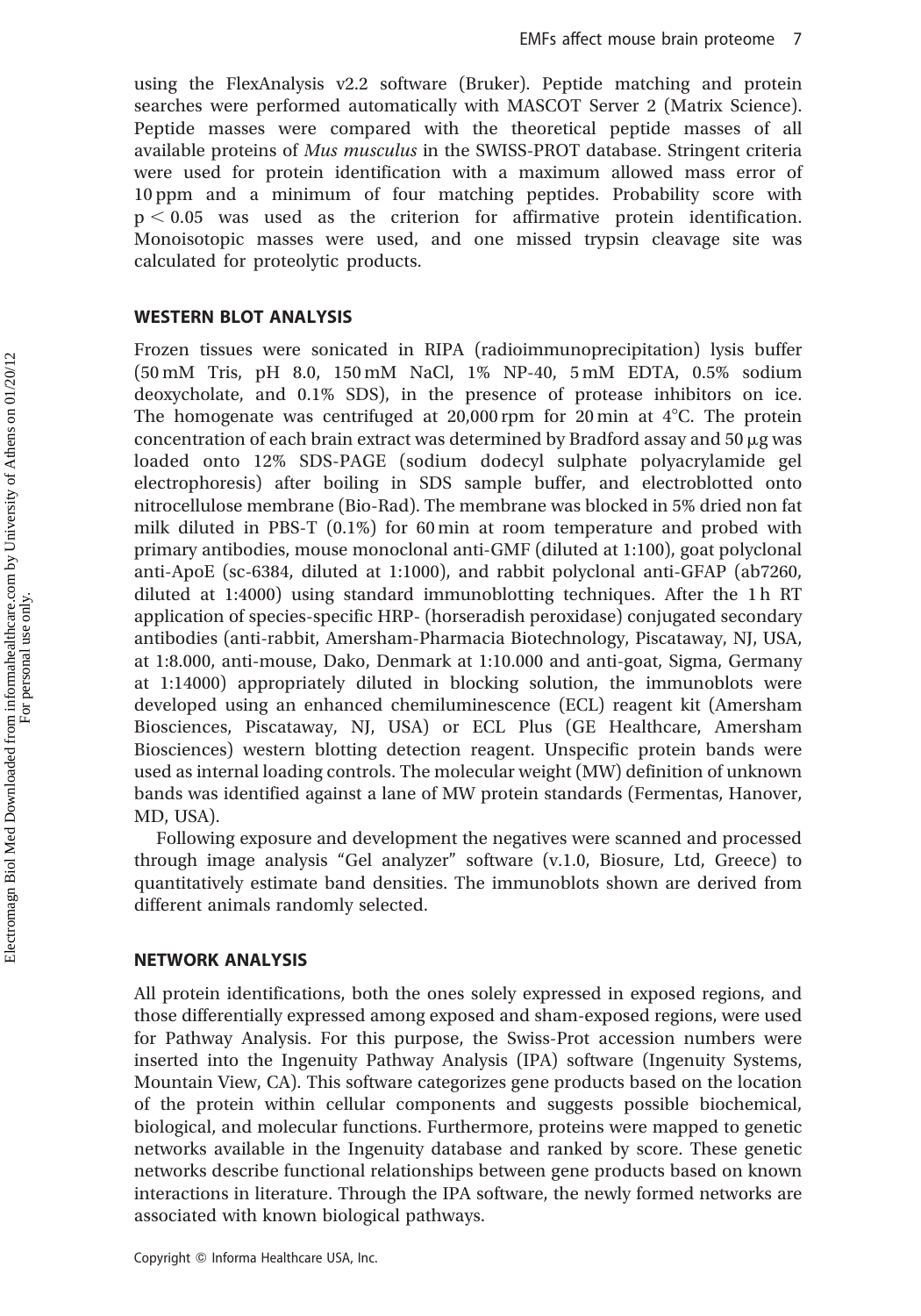# STATISTICAL ANALYSIS

To ensure confidence in our experimental approach we employed a design which involved duplicate 2-DE gels per sample (i.e., to determine analytical variation) and separate preparations for each replicate sample per experiment (i.e., to determine biological variation), summing up to 36 2-DE gels in total.

Mean densitometry values of all spots corresponding to a specific protein from each group were first checked for normal distribution using the Kolmogorov-Smirnov/Lilliefor test (StatPlus 2007 software, AnalystSoft, Vancouver, Canada). Data with normally distributed densitometric values were exported to Microsoft Excel 2007 software and compared with the two pair  $t$ -test assuming unequal variances. Means of spot intensities for proteins with not normally distributed values were compared for statistical significance with the Mann-Whitney non parametric test (GraphPad Instat 3 software, GraphPad software Inc, La Jolla, CA). Statistical significance (a-level) was defined as  $p < 0.05$ . In order to control the False Discovery Rate (FDR), individual a-levels for each spot were adjusted following the FDR correction procedure (Benjamini and Hochberg, 1995).

The above analysis was performed in order to increase the sensitivity without compromising the accuracy of the statistical output. As such, all the normally distributed populations were tested using a t-test. If these had been tested using Mann-Whitney some statistically significant differentiations would have been missed. FDR was used to correct for multiple comparisons.

# RESULTS

In this study we examined the protein expression levels in different mouse brain regions after whole body exposure of Balb/c mice, separately to mobile phone and wireless DECT base electromagnetic radiation.

Protein expression was estimated by proteomics analysis using 2-DE with broad (3–10 NL) and narrow (4–7 L) IPG strips. All brain tissue samples were analyzed in duplicate. Hippocampi were pooled in order to assure the protein quantity (1 mg total protein per 2-DE gel) needed for the analysis. In total, 36 gels were performed in this study. Coomassie blue staining revealed a mean number of  $843 \pm 73$  and  $587 \pm 45$  protein spots within the pH range 3–10 and the pH range 4–7, respectively. Areas of interest with reproducible spot intensity and/or pattern differences observed in pI 3–10 2-DE gels, were mainly monitored in the acidic regions. Further examination therefore, using 4–7 IPG strips guaranteed greater detail of spot analysis in the specific areas.

A total of 432 proteins were found expressed in the studied materials. Concretely, 149 single gene products were identified in the cerebellum, 136 single gene products were identified in the frontal lobe, and 147 single gene products were identified in the hippocampus. These results seem to be in accordance with recent findings in a rat hippocampus proteomics analysis (Fountoulakis et al., 2005).

TABLE 1 Number of differentially expressed proteins across three major brain regions, following long-term electromagnetic radiation exposure to conventional mobile phone (M) and DECT wireless base (B).

|                                  | <b>Hippocampus</b> |    |    | Frontal lobe |    | Cerebellum |
|----------------------------------|--------------------|----|----|--------------|----|------------|
| Proteins                         |                    | M  |    | M            |    | М          |
| Upregulated                      |                    | 37 |    | 19           |    | 36         |
| Downregulated                    |                    | 33 |    | 18           | 10 | 18         |
| Total number of proteins changed | 22                 | 70 | 23 | 37           | 18 | 54         |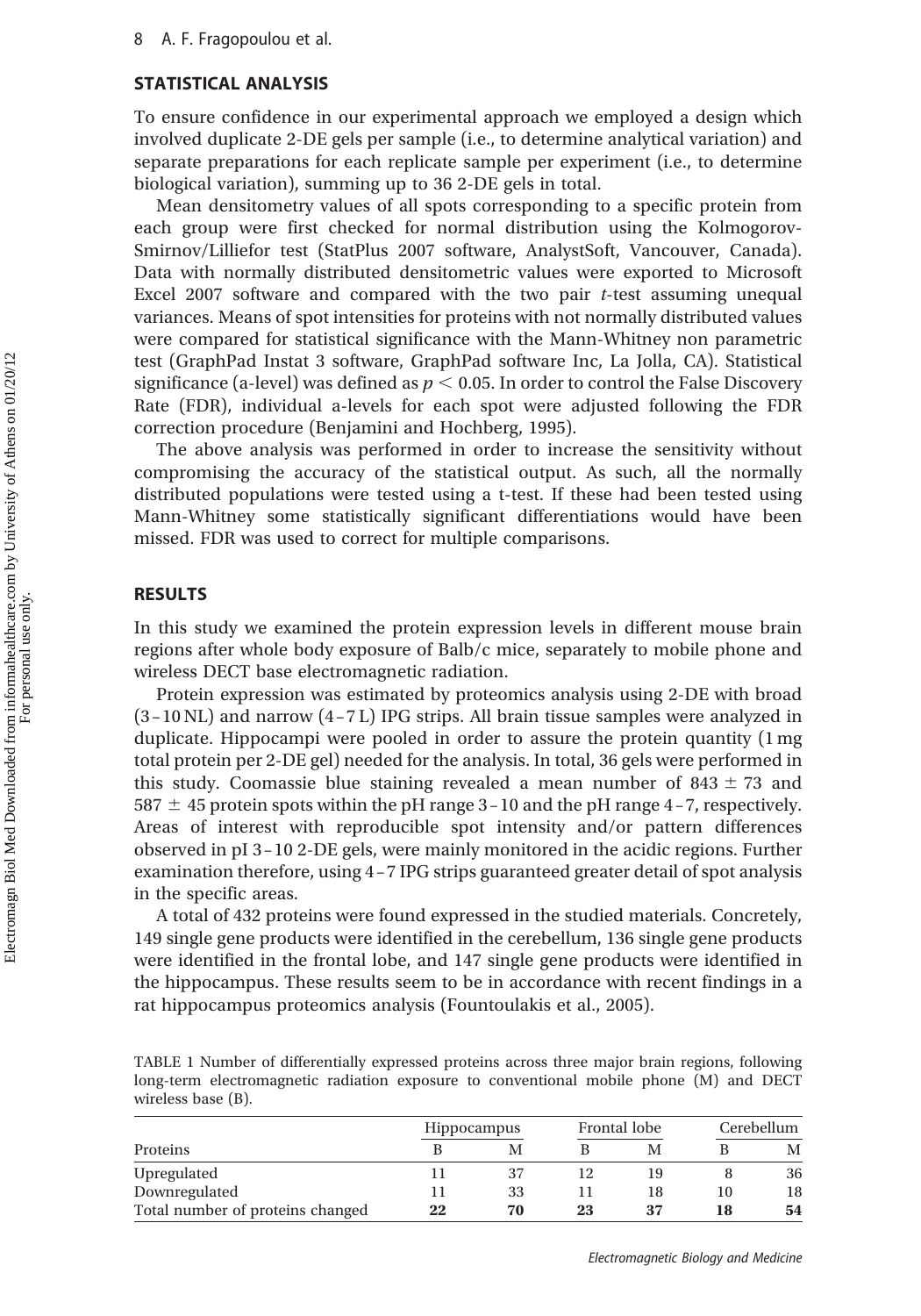Statistical analysis under the criteria described above, revealed that 143 single gene products were found differentially expressed among the studied brain tissue samples, as shown in Suppl. Table 1. This table summarizes the identified proteins, gives the spot numbers under which the proteins appeared on the 2-DE gels, their identity, SwissProt accession numbers, theoretical pI, molecular weight, MASCOT score, the number of peptides used per identification, protein coverage, and the expression level, as calculated with the PD Quest 8.0 software. Proteins with difference in expression at a level of 1.25 were considered upregulated, while a 0.75 difference designated downregulated proteins.

AINC\_MOUSE **KOL5 GEIS NATURE** THOP! MOUSE TBAAA MOUSE TBA1A MOUSE BA18\_MOUS TBAIC MOUSE MOUSE **RALDHO\_MOUSE** scor i PRST\_MOUSE SEP11 MOUSE ENOA MOUSE **HBG2\_MOUSE** ALDOC MOUSE NAS\_MOUSE 13UCM\_00CM SEPT2\_MOUSE AK1A1\_MOUSE ACTB\_MOUSE ACTG\_MOUSE LASPA\_MOUSE GBEC\_MOUSE SNAB\_MOUSE ALDR\_MOUSE GBB1\_MOUSE LASPI\_MOUSE SYT1\_MOUSE GLOD4\_MOUSE PSA6\_MOUSE IOBP\_MOUSE M1 MOUSE **SDIRL MOUS** UCHLI MOUSE HIVEBT IVOIRE PINT\_MOUSE NDUSS ANDUSE KCY\_MOUSE ATPSH\_MOUSE SODM\_MOUSE FRIH MOUSE GIMFB\_MOUSE HINT1 MOUSE FABPH\_MOUSE VATE\_MOUSE HBB1\_MOUSE  $3 +$ pl ► 10

FIGURE 1 Representative 2-DE gel of mouse hippocampus. Arrows indicate the proteins downregulated after the exposure of the mice to mobile (black arrows) and to base (white arrows) compared to the sham-exposed animals.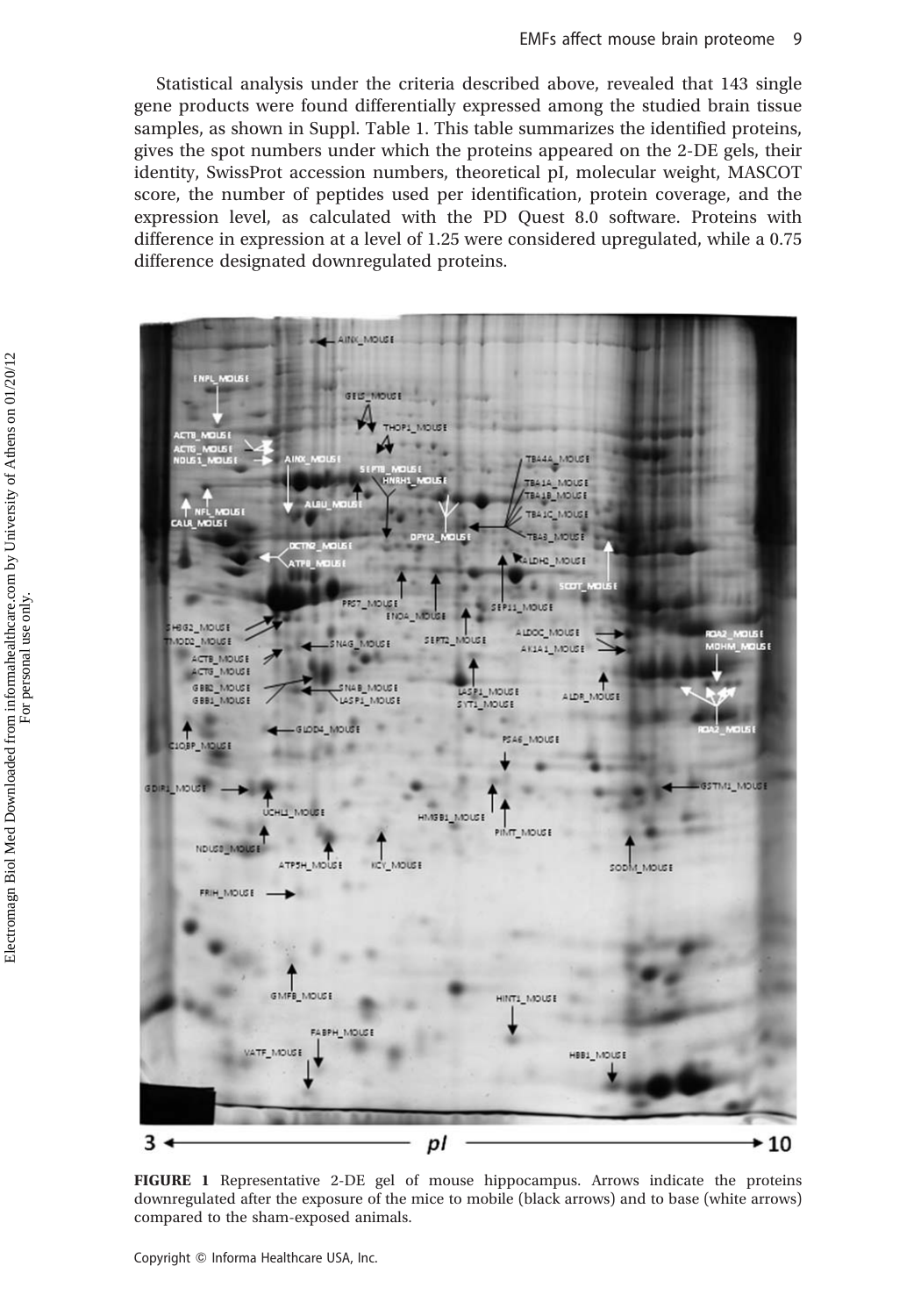|                    |                                                                                   | Hippocampus  |   | Frontal Lobe |   | Cerebellum   |   |
|--------------------|-----------------------------------------------------------------------------------|--------------|---|--------------|---|--------------|---|
| Accession Name     | Protein Name                                                                      | $\mathbf{r}$ | ≍ | B            | ⊠ | $\mathbf{B}$ | ⊠ |
| 1433E_MOUSE        | Mus musculus (Mouse)<br>14-3-3 protein epsilon -                                  |              |   |              |   |              |   |
| AATC_MOUSE         | Aspartate aminotransferase, cytoplasmic - Mus musculus (Mouse)                    |              |   |              |   |              |   |
| <b>ACTY_MOUSE</b>  | 3eta-centractin - Mus musculus (Mouse)                                            |              |   |              |   |              |   |
| AHSA1_MOUSE        | shock protein ATPase homolog 1 - Mus musculus (Mouse)<br>Activator of 90 kDa heat |              |   |              |   |              |   |
| <b>AINX MOUSE</b>  | musculus (Mouse)<br>Alpha-internexin - Mus                                        |              |   |              |   |              |   |
| ALDH2_MOUSE        | Aldehyde dehydrogenase, mitochondrial precursor - Mus musculus (Mouse)            |              |   |              |   |              |   |
| ALDOA_MOUSE        | Fructose-bisphosphate aldolase A - Mus musculus (Mouse)                           |              |   |              |   |              |   |
| ALDOC_MOUSE        | Fructose-bisphosphate aldolase C - Mus musculus (Mouse)                           |              |   |              |   |              |   |
| ALDR_MOUSE         | Aldose reductase - Mus musculus (Mouse)                                           |              |   |              |   |              |   |
| ANXA5_MOUSE        | Annexin A5 - Mus musculus (Mouse)                                                 |              |   |              |   |              |   |
| APOA1_MOUSE        | Apolipoprotein A-I precursor - Mus musculus (Mouse)                               |              |   |              |   |              |   |
| APOE_MOUSE         | Apolipoprotein E precursor - Mus musculus (Mouse)                                 |              |   |              |   |              |   |
| ATP5H MOUSE        | ATP synthase subunit d, mitochondrial - Mus musculus (Mouse)                      |              |   |              |   |              |   |
| ATPA_MOUSE         | ATP synthase subunit alpha, mitochondrial precursor - Mus musculus (Mouse)        |              |   |              |   |              |   |
| ATPB_MOUSE         | ATP synthase subunit beta, mitochondrial precursor -Mus musculus (Mouse)          |              |   |              |   |              |   |
| ATPG_MOUSE         | ATP synthase subunit gamma, mitochondrial precursor - Mus musculus (Mouse)        |              |   |              |   |              |   |
| BACH MOUSE         | A thioester hydrolase - Mus musculus (Mouse)<br>Cytosolic acyl coenzyme           |              |   |              |   |              |   |
| <b>BLVRB MOUSE</b> | musculus (Mouse)<br>Flavin reductase - Mus                                        |              |   |              |   |              |   |
| C1QBP_MOUSE        | Complement component 1 Q subcomponent-binding protein, mitochondrial - Mus        |              |   |              |   |              |   |
|                    | musculus (Mouse)                                                                  |              |   |              |   |              |   |
| CAH2_MOUSE         | Mus musculus (Mouse)<br>Carbonic anhydrase 2 -                                    |              |   |              |   |              |   |
| CALR_MOUSE         | Mus musculus (Mouse)<br>Calreticulin precursor -                                  |              |   |              |   |              |   |
| CH60_MOUSE         | 50 kDa heat shock protein, mitochondrial precursor - Mus musculus (Mouse)         |              |   |              |   |              |   |
| <b>CISY_MOUSE</b>  | Citrate s ynthase, mitochondrial precursor - Mus musculus (Mouse)                 |              |   |              |   |              |   |
| <b>CLPP_MOUSE</b>  | Clp protease proteolytic subunit, mitochondrial - Mus<br>Putative ATP-dependent   |              |   |              |   |              |   |
|                    | musculus (Mouse)                                                                  |              |   |              |   |              |   |
| CNTN2 MOUSE        | Mus musculus (Mouse)<br>Contactin-2 precursor -                                   |              |   |              |   |              |   |
| CPNE6_MOUSE        | Copine-6 - Mus musculus (Mouse)                                                   |              |   |              |   |              |   |
| CRYM_MOUSE         | Mu-crystallin homolog - Mus musculus (Mouse)                                      |              |   |              |   |              |   |
| CSN4_MOUSE         | COP9 signalosome complex subunit 4 - Mus musculus (Mouse)                         |              |   |              |   |              |   |
| DCTN2_MOUSE        | Ovnactin subunit 2 - Mus musculus (Mouse)                                         |              |   |              |   |              |   |
| DDAH1 MOUSE        | N(G)-dimethylarginine dimethylaminohydrolase 1 - Mus musculus (Mouse)             |              |   |              |   |              |   |
| DHE3_MOUSE         | Glutamate dehydrogenase 1, mitochondrial precursor - Mus musculus (Mouse)         |              |   |              |   |              |   |
| DHPR_MOUSE         | Dihydropteridine reductase - Mus musculus (Mouse)                                 |              |   |              |   |              |   |

TABLE 2 Differentially expressed proteins in the mouse brain after exposure to base and mobile phone radiation. TABLE 2 Differentially expressed proteins in the mouse brain after exposure to base and mobile phone radiation.

Electromagn Biol Med Downloaded from informahealthcare.com by University of Athens on 01/20/12 For personal use only.

Electromagn Biol Med Downloaded from informahealthcare.com by University of Athens on 01/20/12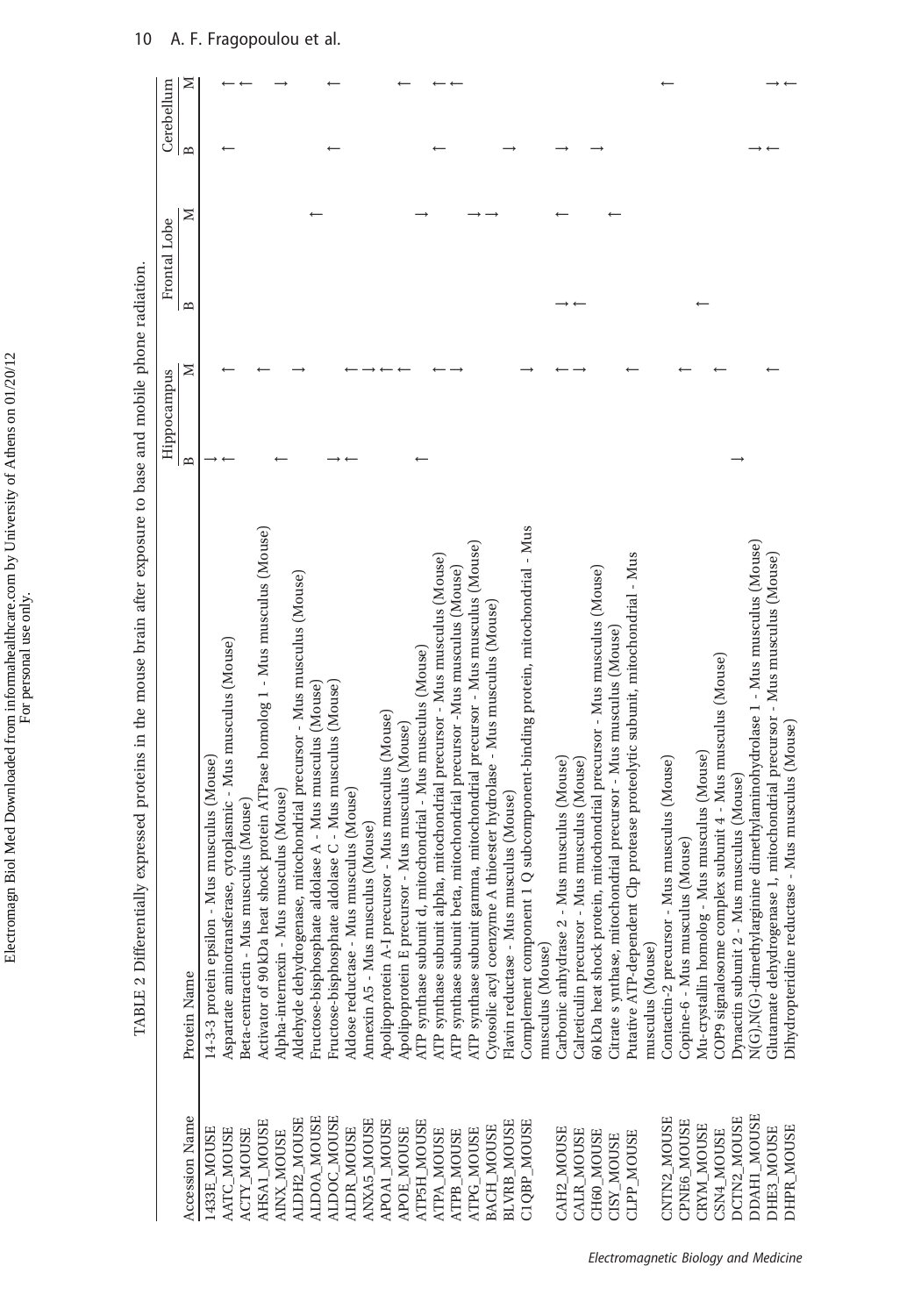| Dihydrolipoyl dehydrogenase, mitochondrial precursor - Mus musculus (Mouse)<br>Endoplasmic reticulum protein ERp29 precursor - Mus musculus (Mouse)<br>EF-hand domain-containing protein D2 - Mus musculus (Mouse)<br>Dihydropyrimidinase-related protein 2 - Mus musculus (Mouse)<br>Fatty acid-binding protein, heart - Mus musculus (Mouse)<br>Dynamin-1-like protein - Mus musculus (Mouse)<br>Endoplasmin precursor - Mus musculus (Mouse)<br>Gamma-enolase - Mus musculus (Mouse)<br>Alpha-enolase - Mus musculus (Mouse)<br>Drebrin - Mus musculus (Mouse)<br>Dynamin-1 - Mus musculus (Mouse)<br>Ezrin - Mus musculus (Mouse) | 4-aminobutyrate aminotransferase, mitochondrial precursor - Mus musculus (Mouse)<br>Guanine nucleotide-binding protein G(I)/G(S)/G(T) beta subunit 1- Mus musculus<br>Fumarate hydratase, mitochondrial precursor - Mus musculus (Mouse)<br>Glyceraldehyde-3-phosphate dehydrogenase - Mus musculus (Mouse)<br>Far upstream element-binding protein 1 - Mus musculus (Mouse)<br>Ferritin heavy chain - Mus musculus (Mouse) | Guanine nucleotide-binding protein G(I)/G(S)/G(T) beta subunit 2 - Mus musculus<br>Glyoxalase domain-containing protein 4 - Mus musculus (Mouse)<br>Rab GDP dissociation inhibitor beta - Mus musculus (Mouse)<br>Rho GDP-dissociation inhibitor 1 - Mus musculus (Mouse)<br>Gelsolin precursor - Mus musculus (Mouse)<br>Gital fibrillary acidic protein - Mus musculus (Mouse)<br>(Mouse)<br>(Mouse) | Glycerol-3-phosphate dehydrogenase, mitochondrial precursor - Mus musculus<br>Heterogeneous nuclear ribonucleoprotein H - Mus musculus (Mouse)<br>Histidine triad nucleotide-binding protein 1 - Mus musculus (Mouse)<br>78 kDa glucose-regulated protein precursor - Mus musculus (Mouse)<br>Stress-70 protein, mitochondrial precursor - Mus musculus (Mouse)<br>Growth factor receptor-bound protein 2 - Mus musculus (Mouse)<br>High mobility group protein B1 - Mus musculus (Mouse)<br>Glutathione S-transferase Mu 1 - Mus musculus (Mouse)<br>beta - Mus musculus (Mouse)<br>Glutaredoxin-3 - Mus musculus (Mouse)<br>Glia maturation factor<br>(Mouse) |
|---------------------------------------------------------------------------------------------------------------------------------------------------------------------------------------------------------------------------------------------------------------------------------------------------------------------------------------------------------------------------------------------------------------------------------------------------------------------------------------------------------------------------------------------------------------------------------------------------------------------------------------|-----------------------------------------------------------------------------------------------------------------------------------------------------------------------------------------------------------------------------------------------------------------------------------------------------------------------------------------------------------------------------------------------------------------------------|--------------------------------------------------------------------------------------------------------------------------------------------------------------------------------------------------------------------------------------------------------------------------------------------------------------------------------------------------------------------------------------------------------|-----------------------------------------------------------------------------------------------------------------------------------------------------------------------------------------------------------------------------------------------------------------------------------------------------------------------------------------------------------------------------------------------------------------------------------------------------------------------------------------------------------------------------------------------------------------------------------------------------------------------------------------------------------------|
| DNM1L_MOUSE<br>EFHD2_MOUSE<br>FABPH_MOUSE<br>DPYL2_MOUSE<br>DLDH MOUSE<br>ERP29_MOUSE<br>ENOA_MOUSE<br>ENOG_MOUSE<br>DYN1_MOUSE<br>DREB_MOUSE<br>ENPL_MOUSE<br>EZRI_MOUSE                                                                                                                                                                                                                                                                                                                                                                                                                                                             | FUBP1_MOUSE<br>FUMH_MOUSE<br>GABT_MOUSE<br>GBB1_MOUSE<br>FRIH_MOUSE<br>G3P_MOUSE                                                                                                                                                                                                                                                                                                                                            | GLOD4_MOUSE<br><b>GLRX3_MOUSE</b><br><b>GDIRL_MOUSE</b><br><b>GFAP_MOUSE</b><br>GBB2_MOUSE<br><b>GDIB_MOUSE</b><br><b>GELS_MOUSE</b>                                                                                                                                                                                                                                                                   | HMGB1 MOUSE<br><b>GSTM1_MOUSE</b><br>HNRH1_MOUSE<br><b>GPDM MOUSE</b><br>GRP75_MOUSE<br>GRP78_MOUSE<br><b>HINTI_MOUSE</b><br><b>GMFB MOUSE</b><br>GRB2_MOUSE                                                                                                                                                                                                                                                                                                                                                                                                                                                                                                    |

 $\leftarrow \leftarrow \rightarrow \leftarrow \rightarrow$ 

 $\longrightarrow$ 

 $\longleftrightarrow$   $\rightarrow$ 

 $\rightarrow$ 

 $\leftarrow$ 

 $\longrightarrow \longrightarrow \longleftarrow \longleftarrow$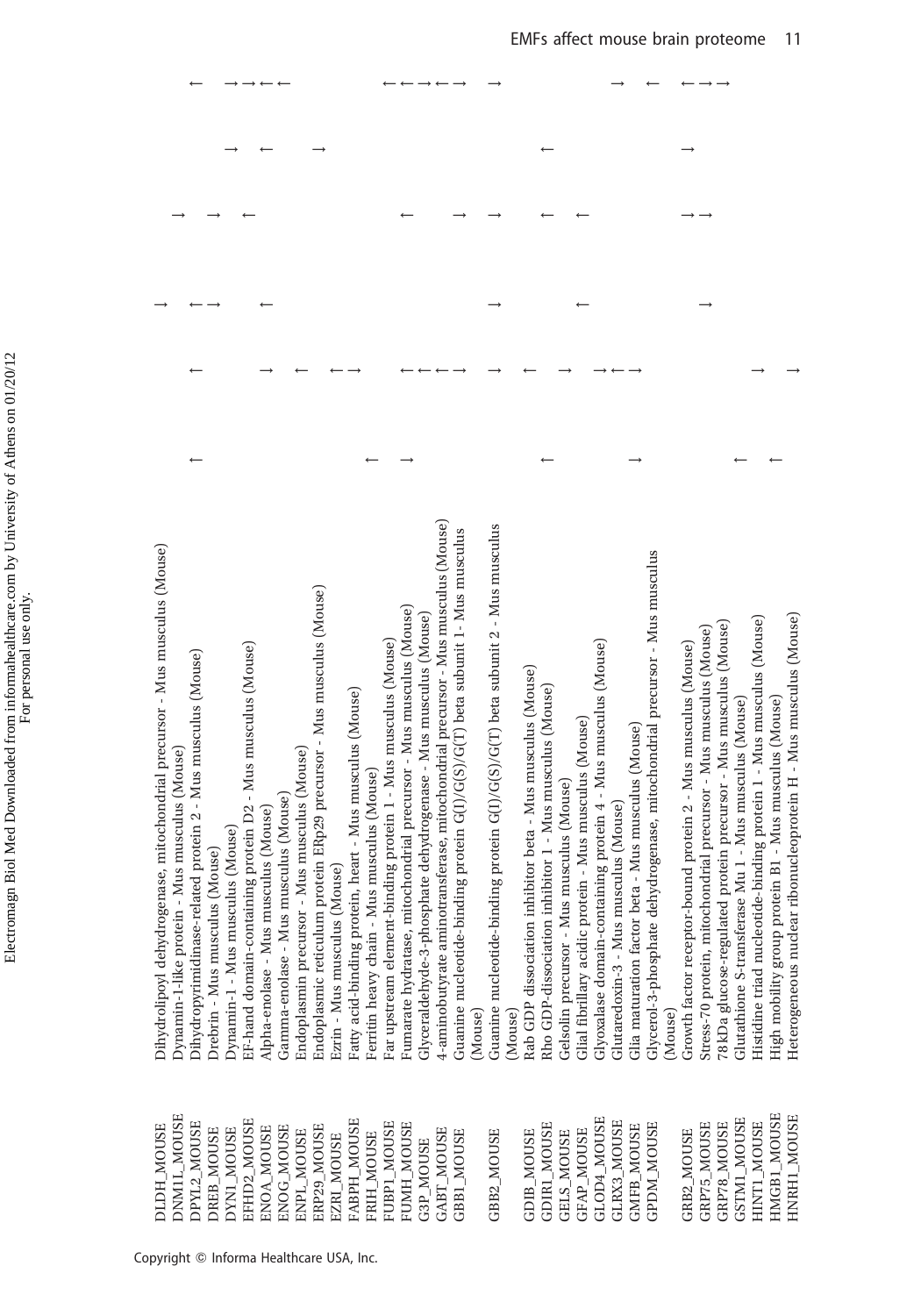|                       |                                                                                                                                                                                                         | Hippocampus |   | Frontal Lobe |   | Cerebellum |   |
|-----------------------|---------------------------------------------------------------------------------------------------------------------------------------------------------------------------------------------------------|-------------|---|--------------|---|------------|---|
| <b>Accession Name</b> | Protein Name                                                                                                                                                                                            | ≏           | ≍ | m            | ⊠ | B          | Z |
| HNRPK MOUSE           | ribonucleoprotein K - Mus musculus (Mouse)<br>Heterogeneous nuclear                                                                                                                                     |             |   |              |   |            |   |
| HS90A_MOUSE           | 90-alpha - Mus musculus (Mouse)<br>Heat shock protein HSP                                                                                                                                               |             |   |              |   |            |   |
| HS90B_MOUSE           | 90-beta - Mus musculus (Mouse)<br>Heat shock protein HSP                                                                                                                                                |             |   |              |   |            |   |
| HSP7C_MOUSE           | Heat shock cognate 71 kDa protein - Mus musculus (Mouse)                                                                                                                                                |             |   |              |   |            |   |
| IMMT_MOUSE            | Mitochondrial inner membrane protein - Mus musculus (Mouse)                                                                                                                                             |             |   |              |   |            |   |
| KAD1_MOUSE            | Adenylate kinase isoenzyme 1 - Mus musculus (Mouse)                                                                                                                                                     |             |   |              |   |            |   |
| KCRB_MOUSE            | Mus musculus (Mouse)<br>Creatine kinase B-type -                                                                                                                                                        |             |   |              |   |            |   |
| KCRU MOUSE            | Greatine kinase, ubiquitous mitochondrial precursor - Mus musculus (Mouse)                                                                                                                              |             |   |              |   |            |   |
| KCY_MOUSE             | JMP-CMP kinase - Mus musculus (Mouse)                                                                                                                                                                   |             |   |              |   |            |   |
| KPYM_MOUSE            | Pyruvate kinase isozymes M1/M2 - Mus musculus (Mouse)                                                                                                                                                   |             |   |              |   |            |   |
| LASP1_MOUSE           | LIM and SH3 domain protein 1 - Mus musculus (Mouse)                                                                                                                                                     |             |   |              |   |            |   |
| <b>JDHA_MOUSE</b>     | A chain - Mus musculus (Mouse)<br>L-lactate dehydrogenase                                                                                                                                               |             |   |              |   |            |   |
| LGUL_MOUSE            | - Mus musculus (Mouse)<br>actoylglutathione lyase                                                                                                                                                       |             |   |              |   |            |   |
| <b>LIS1_MOUSE</b>     | acetylhydrolase IB subunit alpha - Mus musculus (Mouse)<br>Platelet-activating factor                                                                                                                   |             |   |              |   |            |   |
| MDHC_MOUSE            | cytoplasmic - Mus musculus (Mouse)<br>Malate dehydrogenase,                                                                                                                                             |             |   |              |   |            |   |
| MDHM_MOUSE            | mitochondrial precursor - Mus musculus (Mouse)<br>Malate dehydrogenase,                                                                                                                                 |             |   |              |   |            |   |
| MLRB_MOUSE            | Myosin regulatory light chain 2-B, smooth muscle isoform - Mus musculus (Mouse)                                                                                                                         |             |   |              |   |            |   |
| NDKB MOUSE            |                                                                                                                                                                                                         |             |   |              |   |            |   |
| NDUAA_MOUSE           | Nucleoside diphosphate kinase B - Mus muscuus vwwwe-<br>, $\label{eq:submin} \begin{array}{l} \text{NuDH dehydrogenase (ubiquinone)} 1 \text{ alpha subcomplex subunit 1 - Mus musculus}\\ \end{array}$ |             |   |              |   |            |   |
|                       |                                                                                                                                                                                                         |             |   |              |   |            |   |
| NDUBA_MOUSE           | NADH dehydrogenase [ubiquinone] 1 beta subcomplex subunit 10 - Mus musculus (Mouse)                                                                                                                     |             |   |              |   |            |   |
| NDUS1_MOUSE           | NADH-ubiquinone oxidoreductase 75 kDa subunit, mitochondrial - Mus musculus<br>(Mouse)                                                                                                                  |             |   |              |   |            |   |
| NDUS3_MOUSE           | NADH dehydrogenase [ubiquinone] iron-sulfur protein 3, mitochondrial - Mus                                                                                                                              |             |   |              |   |            |   |
|                       | musculus (Mouse)                                                                                                                                                                                        |             |   |              |   |            |   |
| NDUS8_MOUSE           | NADH dehydrogenase [ubiquinone] iron-sulfur protein 8, mitochondrial - Mus                                                                                                                              |             |   |              |   |            |   |
|                       | musculus (Mouse)                                                                                                                                                                                        |             |   |              |   |            |   |
| NDUV1_MOUSE           | NADH dehydrogenase [ubiquinone] flavoprotein 1, mitochondrial - Mus musculus                                                                                                                            |             |   |              |   |            |   |
|                       | (Mouse)                                                                                                                                                                                                 |             |   |              |   |            |   |
| NFL_MOUSE             | Neurofilament light polypeptide - Mus musculus (Mouse)                                                                                                                                                  |             |   |              |   |            |   |
| NFM_MOUSE             | polypeptide - Mus musculus (Mouse)<br>Neurofilament medium                                                                                                                                              |             |   |              |   |            |   |
| <b>OAT_MOUSE</b>      | Ornithine aminotransferase, mitochondrial precursor - Mus musculus (Mouse)                                                                                                                              |             |   |              |   |            |   |

TABLE 2 (continued)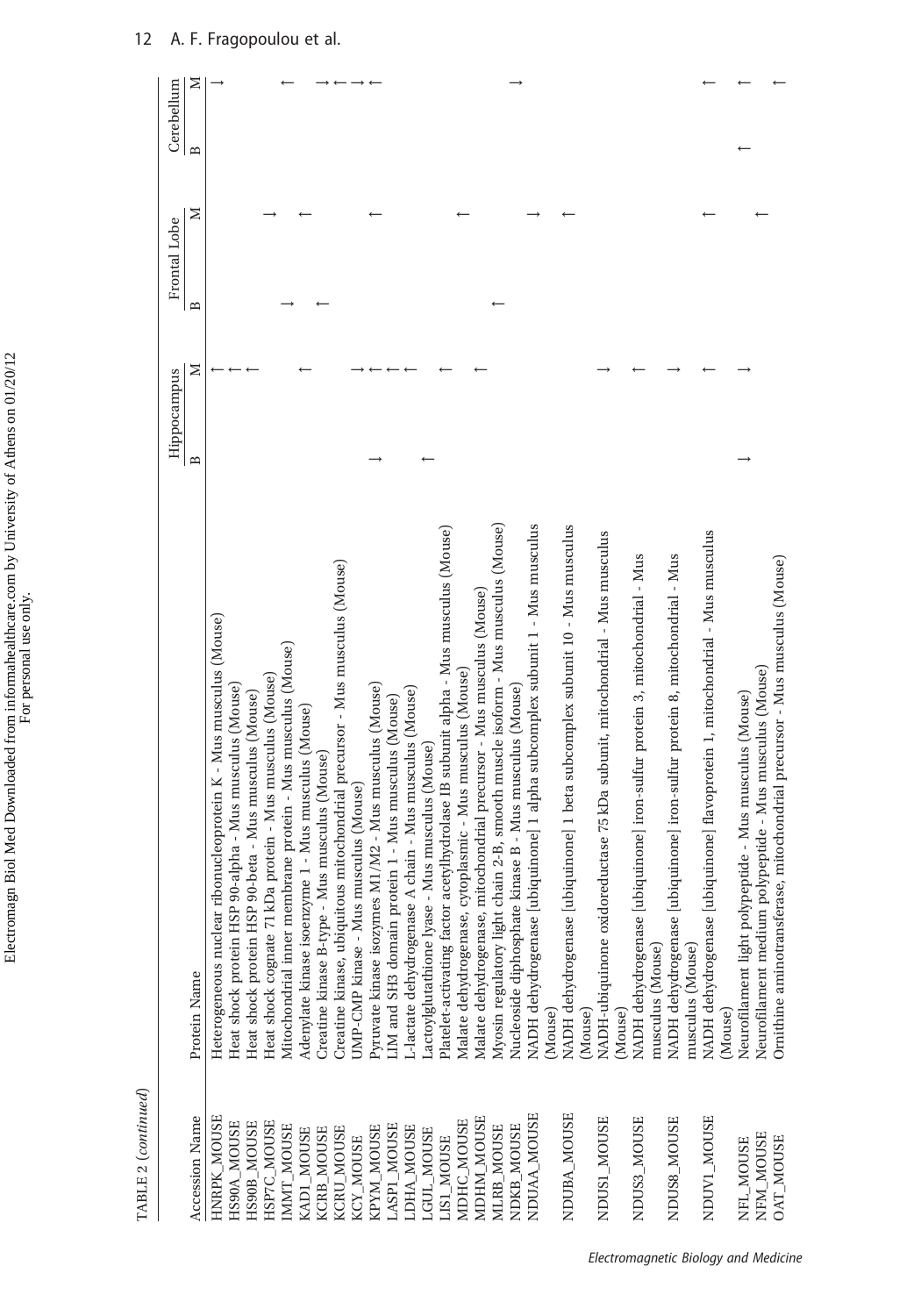| <b>CDOL_MOUSE</b>           | genase El component, mitochondrial precursor - Mus<br>2-oxoglutarate dehydro<br>musculus (Mouse)                                     |  |  |  |
|-----------------------------|--------------------------------------------------------------------------------------------------------------------------------------|--|--|--|
| ODP2_MOUSE                  | Dihydrolipoyllysine-residue acetyltransferase component of pyruvate deh ydrogenase<br>complex, mitochondrial- Mus musculus (Mouse)   |  |  |  |
| <b>ODPB_MOUSE</b>           | Pyruvate dehydrogenase E1 component subunit beta, mitochondrial - Mus musculus<br>(Mouse)                                            |  |  |  |
| PDC6I_MOUSE                 | Programmed cell death 6-interacting protein - Mus musculus (Mouse)                                                                   |  |  |  |
| PEBP1 MOUSE<br>PDIA3_MOUSE  | Phosphatidylethanolamine-binding protein 1 - Mus musculus (Mouse)<br>Protein disulfide-isomerase A3 precursor - Mus musculus (Mouse) |  |  |  |
| PGAMI_MOUSE                 | Phosphoglycerate mutase 1 - Mus musculus (Mouse)                                                                                     |  |  |  |
| PGK1 MOUSE                  | Phosphoglycerate kinas e 1 - Mus musculus (Mouse)                                                                                    |  |  |  |
| PIMT_MOUSE                  | Protein-L-isoaspartate(D-aspartate) O-methyltransferase - Mus musculus (Mouse)                                                       |  |  |  |
| PPCKM_MOUSE                 | Phosphoenolpyruvate carboxykinase [GTP], mitochondrial - Mus musculus (Mouse)                                                        |  |  |  |
| PRDX1 MOUSE                 | musculus (Mouse)<br>Peroxiredoxin-1 - Mus                                                                                            |  |  |  |
| <b>HSON<sup>T</sup>EXCR</b> | Thioredoxin-dependent peroxide reductase, mitochondrial precursor - Mus musculus                                                     |  |  |  |
|                             | (Mouse)                                                                                                                              |  |  |  |
| PRDX6 MOUSE                 | musculus (Mouse)<br>Peroxiredoxin-6 - Mus                                                                                            |  |  |  |
| PRS7_MOUSE                  | 26S protease regulatory subunit 7 - Mus musculus (Mouse)                                                                             |  |  |  |
| PSA6_MOUSE                  | Proteasome subunit alpha type-6 - Mus musculus (Mouse)                                                                               |  |  |  |
| PSB4_MOUSE                  | Proteasome subunit beta type-4 precursor - Mus musculus (Mouse)                                                                      |  |  |  |
| PURA_MOUSE                  | Transcriptional activator protein Pur-alpha - Mus musculus (Mouse)                                                                   |  |  |  |
| PYC_MOUSE                   | Pyruvate carboxylase, mitochondrial precursor - Mus musculus (Mouse)                                                                 |  |  |  |
| QCR1_MOUSE                  | Cytochrome b-c1 complex subunit 1, mitochondrial precursor - Mus musculus                                                            |  |  |  |
|                             | (Mouse)                                                                                                                              |  |  |  |
| QCR2_MOUSE                  | Cytochrome b-c1 complex subunit 2, mitochondrial precursor - Mus musculus<br>(Mouse)                                                 |  |  |  |
| ROA2_MOUSE                  | Heterogeneous nuclear ribonucleoproteins A2/B1 - Mus musculus (Mouse)                                                                |  |  |  |
| SAM50_MOUSE                 | Sorting and assembly machinery component 50 homolog - Mus musculus (Mouse)                                                           |  |  |  |
| <b>SCOT_MOUSE</b>           | Succinyl-CoA:3-ketoacid-coenzyme A transferase 1, mitochondrial - Mus musculus                                                       |  |  |  |
|                             | (Mouse)                                                                                                                              |  |  |  |
| SEP11_MOUSE                 | Septin-11 - Mus musculus (Mouse)                                                                                                     |  |  |  |
| SEPT2_MOUSE                 | Septin-2 - Mus musculus (Mouse)                                                                                                      |  |  |  |
| <b>SEPT5_MOUSE</b>          | Septin-5 - Mus musculus (Mouse)                                                                                                      |  |  |  |
| <b>SEPT8_MOUSE</b>          | Septin-8 - Mus musculus (Mouse)                                                                                                      |  |  |  |
| SH3G2_MOUSE                 | Endophilin-A1 - Mus musculus (Mouse)                                                                                                 |  |  |  |
| <b>SNAB_MOUSE</b>           | Beta-soluble NSF attachment protein - Mus musculus (Mouse)                                                                           |  |  |  |
| <b>SNAG_MOUSE</b>           | Gamma-soluble NSF attachment protein - Mus musculus (Mouse)                                                                          |  |  |  |

 $\rightarrow \quad \leftarrow \leftarrow \quad \rightarrow$ 

 $\leftarrow$   $\leftarrow$ 

 $\leftarrow$   $\rightarrow$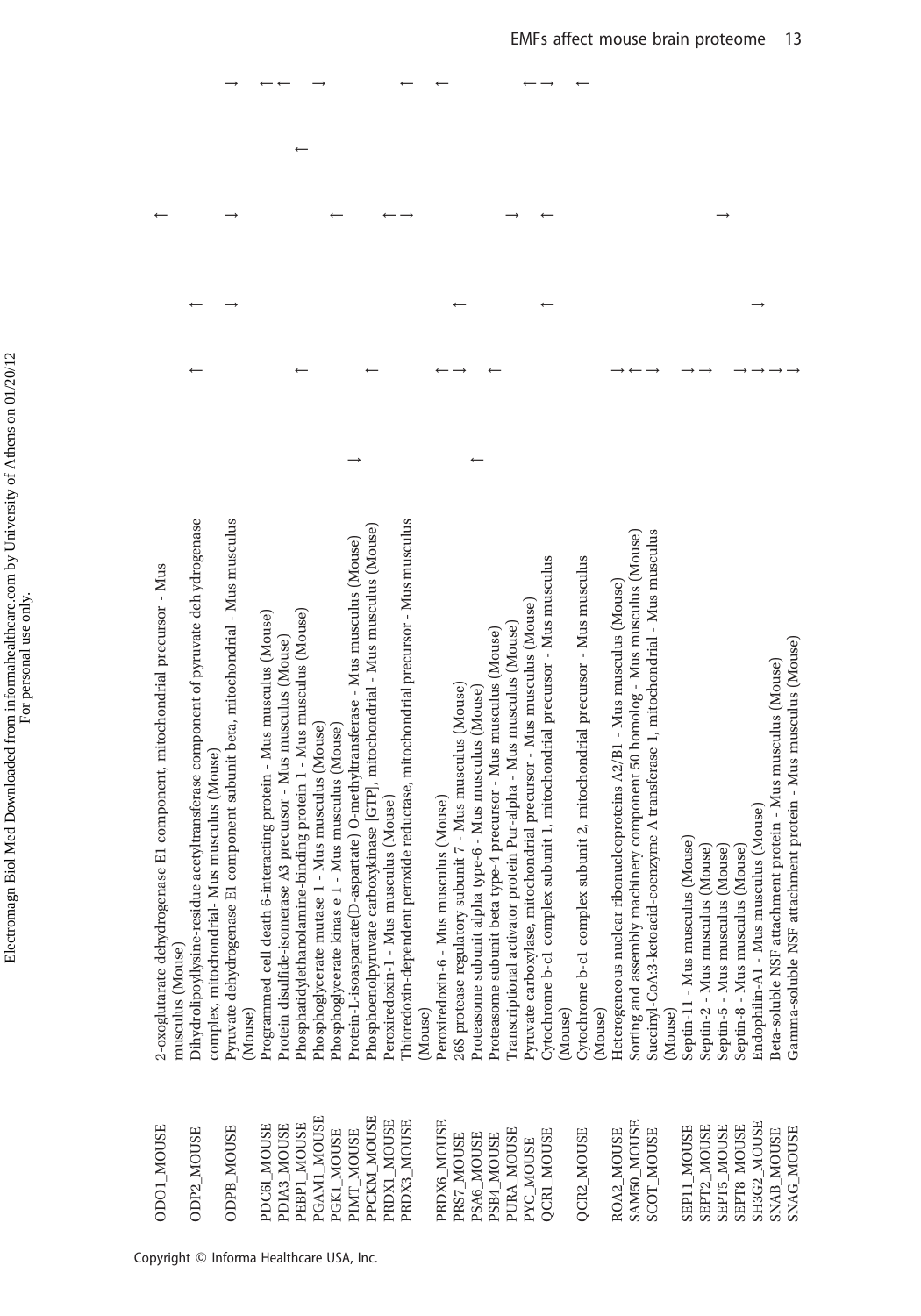| TABLE 2 (continued) |                                                                              |             |   |              |   |                   |
|---------------------|------------------------------------------------------------------------------|-------------|---|--------------|---|-------------------|
|                     |                                                                              | Hippocampus |   | Frontal Lobe |   | Cerebellum        |
| Accession Name      | Protein Name                                                                 | $\approx$   | ⊠ | $\mathbf{r}$ | Σ | Σ<br>$\mathbf{a}$ |
| <b>SODM_MOUSE</b>   | Superoxide dismutase [Mn], mitochondrial precursor - Mus musculus (Mouse)    |             |   |              |   |                   |
| <b>SRR_MOUSE</b>    | Serine racemase - Mus musculus (Mouse)                                       |             |   |              |   |                   |
| STXB1 MOUSE         | Syntaxin-binding protein 1 - Mus musculus (Mouse)                            |             |   |              |   |                   |
| SUCB1_MOUSE         | Succinyl-CoA ligase [ADP-forming] beta-chain, mitochondrial - Mus musculus   |             |   |              |   |                   |
|                     | Mouse)                                                                       |             |   |              |   |                   |
| SYN2_MOUSE          | Synapsin-2 - Mus musculus (Mouse)                                            |             |   |              |   |                   |
| <b>SYT1_MOUSE</b>   | Synaptotagmin-1 - Mus musculus (Mouse)                                       |             |   |              |   |                   |
| <b>SYUA MOUSE</b>   | Apha-synuclein - Mus musculus (Mouse)                                        |             |   |              |   |                   |
| TAGL3_MOUSE         | ransgelin-3 - Mus musculus (Mouse)                                           |             |   |              |   |                   |
| TCPB_MOUSE          | [-complex protein 1 subunit beta - Mus musculus (Mouse)                      |             |   |              |   |                   |
| THIL_MOUSE          | Acetyl-CoA acetyltransferase, mitochondrial precursor - Mus musculus (Mouse) |             |   |              |   |                   |
| <b>THOP1_MOUSE</b>  | Thimet oligopeptidase - Mus musculus (Mouse)                                 |             |   |              |   |                   |
| <b>TKT_MOUSE</b>    | Transketolase - Mus musculus (Mouse)                                         |             |   |              |   |                   |
| TMOD2 MOUSE         | Tropomodulin-2 - Mus musculus (Mouse)                                        |             |   |              |   |                   |
| TPIS MOUSE          | riosephosphate isomerase - Mus musculus (Mouse)                              |             |   |              |   |                   |
| UCHLI_MOUSE         | Jbiquitin carboxyl-terminal hydrolase isozyme L1 - Mus musculus (Mouse)      |             |   |              |   |                   |
| VATA_MOUSE          | Jacuolar ATP synthase catalytic subunit A - Mus musculus (Mouse)             |             |   |              |   |                   |
| VATB2_MOUSE         | Vacuolar ATP synthase subunit B, brain isoform - Mus musculus (Mouse)        |             |   |              |   |                   |
| VATF_MOUSE          | Vacuolar proton pump subunit F - Mus musculus (Mouse)                        |             |   |              |   |                   |
| VDAC1_MOUSE         | Voltage-dependent anion-selective channel protein 1 - Mus musculus (Mouse)   |             |   |              |   |                   |
| VINC_MOUSE          | s (Mouse)<br>Vinculin - Mus musculu                                          |             |   |              |   |                   |
|                     |                                                                              |             |   |              |   |                   |

Electromagn Biol Med Downloaded from informahealthcare.com by University of Athens on 01/20/12 Electromagn Biol Med Downloaded from informahealthcare.com by University of Athens on 01/20/12 For personal use only.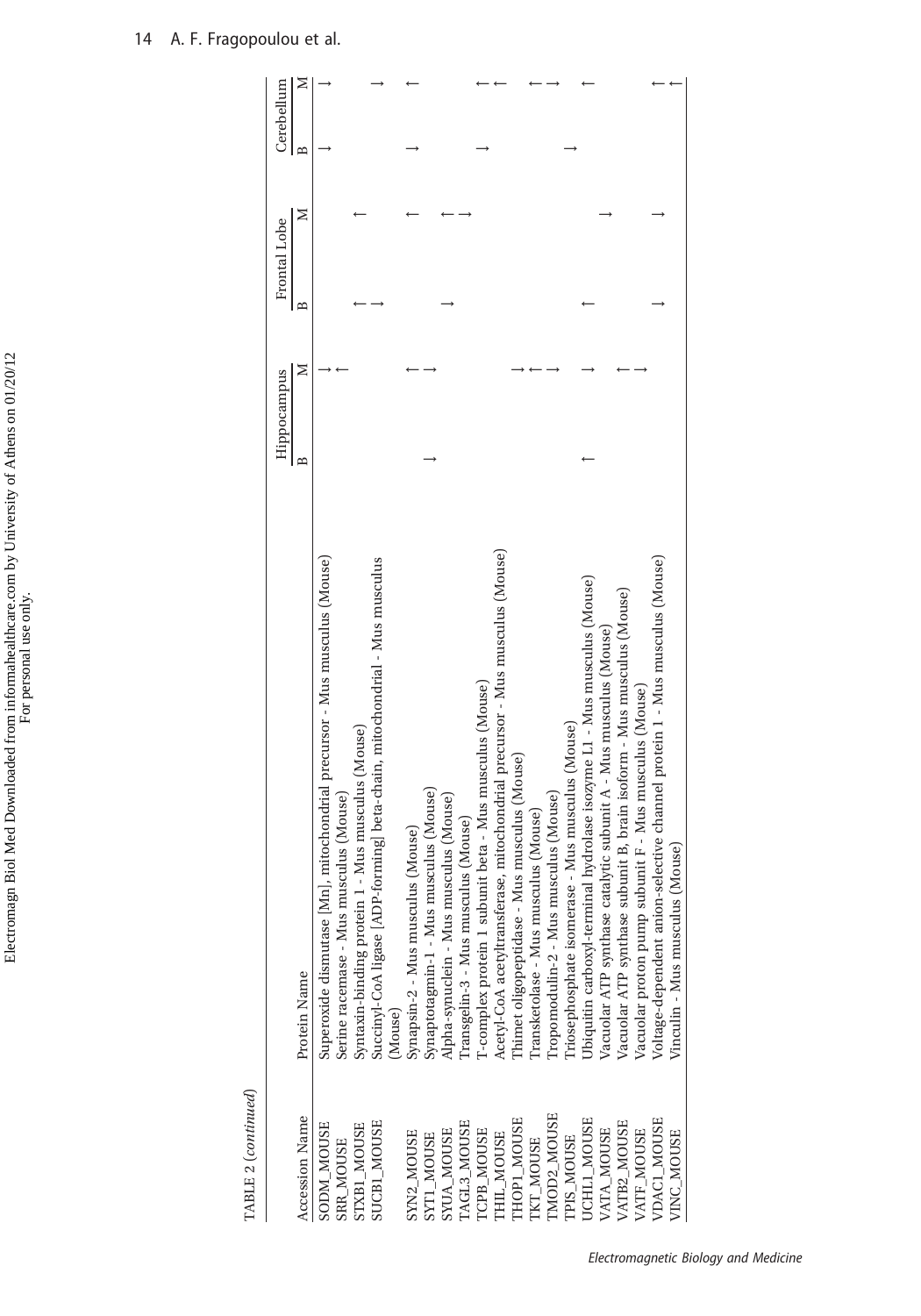The exposure conditions as explicitly described in "Materials and Methods" had an impact in the differential protein expression of a large number of brain proteins as follows.

- . Hippocampus. 11 proteins were upregulated, whereas another 11 were downregulated after the animal exposure to a wireless DECT base, compared to the sham-exposed animals. In addition, 37 proteins were found upregulated and 33 downregulated after the exposure of the animals to a mobile phone compared to the sham-exposed (Table 1).
- . Frontal lobe. 12 proteins were upregulated and 11 proteins were downregulated after exposure of the animals to a wireless base. The mobile phone exposure caused 19 proteins to become upregulated and 18 proteins downregulated (Table 1).
- . Cerebellum. 8 proteins were upregulated and 10 proteins were downregulated after exposure of the animals to a wireless base, whereas 36 proteins were upregulated, and 18 proteins were downregulated in the mobile phone exposed animal group (Table 1).



FIGURE 2 Total Pathway network for differentially expressed proteins in the three brain regions (hippocampus, cerebellum, frontal lobe) after mice exposure to EMFs taking into account Table 2 data. The diagram was constructed with the use of the Ingenuity Pathway Analysis software as described in the "Materials and Methods" section. The more references existing in literature about the functional relationship of the shown proteins, the more intense the interconnecting blue lines appear. Major protein categories altered after EMF exposure are HSPs and proteins of the brain metabolism.

Copyright © Informa Healthcare USA, Inc.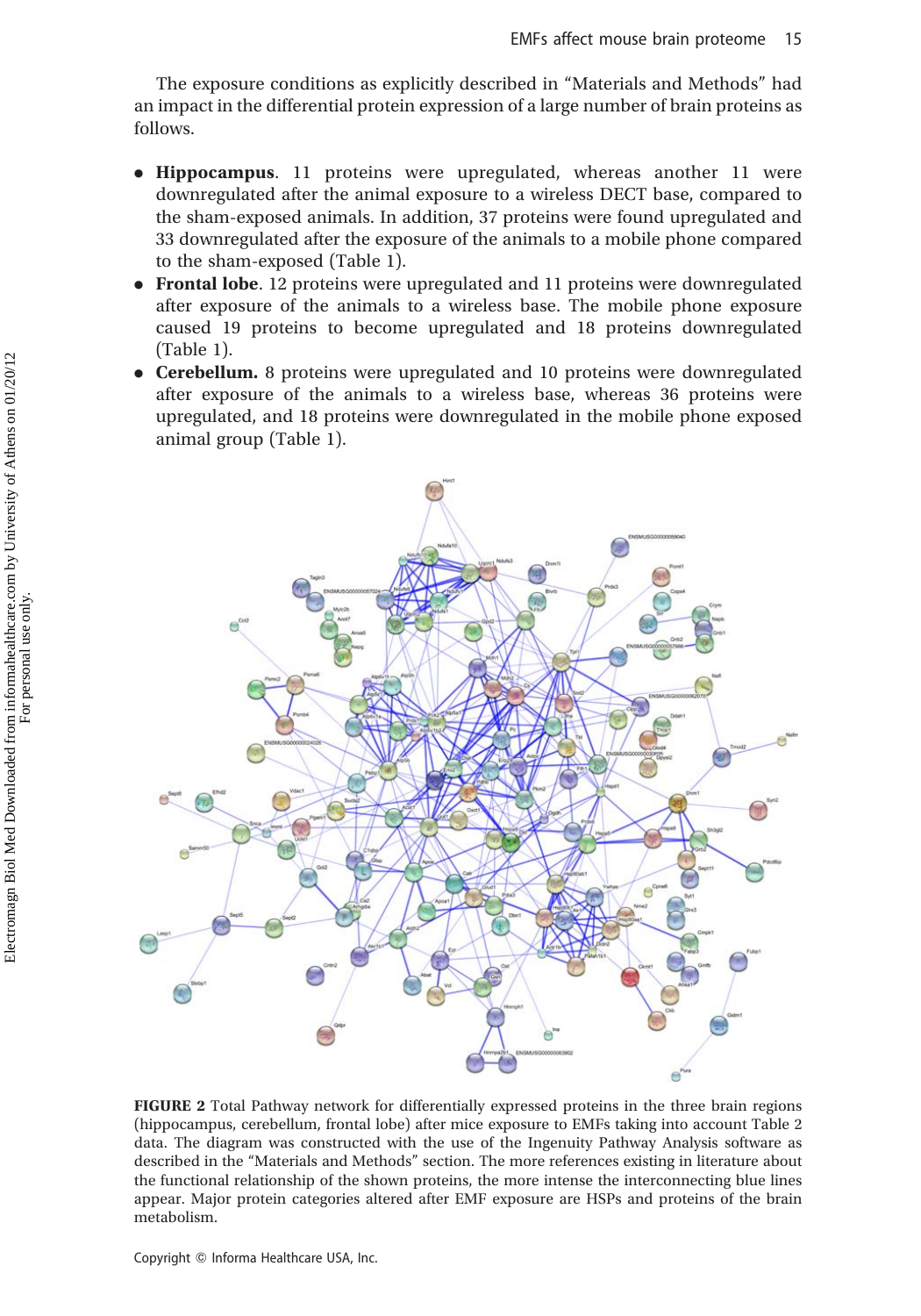. Summarizing, it seems that the mobile phone has a higher impact to all three brain regions isolated and studied, compared to the wireless DECT base, in the specific frequencies and intensities used. Furthermore, it is interesting that approximately, the same number of proteins becomes upregulated or downregulated for a given brain region except the cerebellum where the vast majority of affected proteins (36) have been upregulated.

Fig. 1 is a representative image of a 2-DE gel 3–10 pI of hippocampus sample showing proteins that were downregulated after exposure of mice to wireless DECT base (white arrows) and mobile phone (black arrows) compared to sham-exposed. Differentially expressed proteins are shown annotated by their SwissProt symbols and arrows. Corresponding images of the rest analyzed samples are given as Suppl. Figures 1, 2, and 3.

Table 2 shows in detail the differentially expressed proteins between the studied samples and different exposure protocols (whole body exposure of mice to a wireless DECT base  $8 h/day \times 8$  months or whole body exposure of mice to a mobile phone  $3 h/day \times 8$  months). The status of each differentially expressed protein is indicated by arrows as the mean expression level from the samples reproducibly analyzed.

The pathways which engaged all differentially expressed proteins in exposed and sham-exposed mouse brain regions were studied using the IPA software. The IPA analysis revealed four statistically significant networks between the exposed and sham-exposed regions (Fig. 2). A thorough look in the obtained results indicates that a group of plasticity-related neural proteins have been affected in the different brain regions, which were identified and their detailed expression levels have been calculated by the appropriate software as described in the "Materials and Methods" section (Table 3 and Suppl. Figure 4). Protein spots significantly upregulated in brain regions obtained from mice that have been exposed either to wireless DECT base or to a mobile phone were identified as contactin-2 precursor, glial fibrillary acidic protein, neurofilament medium, and syntaxin. From the proteins that were downregulated after irradiation, it is worth mentioning GMF (glia maturation factor beta), which was found by proteomics to be downregulated 300 fold (0,003 fold decrease) in the hippocampus after wireless base exposure and just 8 fold downregulated (0,125 fold decrease) in mobile phone exposed animals (Table 3).

Western Blot analysis using the appropriate antibodies in both exposed and sham-exposed regions of single animals was applied to confirm the differential expression of two upregulated proteins (apoE and GFAP) and one downregulated (GMF). Optical density measurements of the bands revealed that there was a 1.42 and 2.48 fold increase in the amount of GFAP after mobile phone radiation in frontal lobe for each one of the two randomly chosen animals tested compared to the mean value of the protein for two sham-exposed animals (randomly chosen). Similarly, a 3.53 and 3.04 fold increase in the amount of apoE in cerebellum after wireless DECT base radiation was found and a 0.29 and 0.36 fold decrease in the amount of GMF after wireless DECT base exposure was detected for each animal, respectively, as compared to sham-exposed animals (Fig. 3a, b, and c).

# **DISCUSSION**

This is the first report not only on mouse brain proteome effects induced by EMF, but also on three major regions, namely the hippocampus, cerebellum, and frontal lobe. Therefore, there is no reference baseline to compare the actual results. The closest reports but at the gene level from Slalford's-Belyaev's groups have analyzed expression changes firstly in cerebellum (GSM 900 MHz, Belyaev et al., 2006) and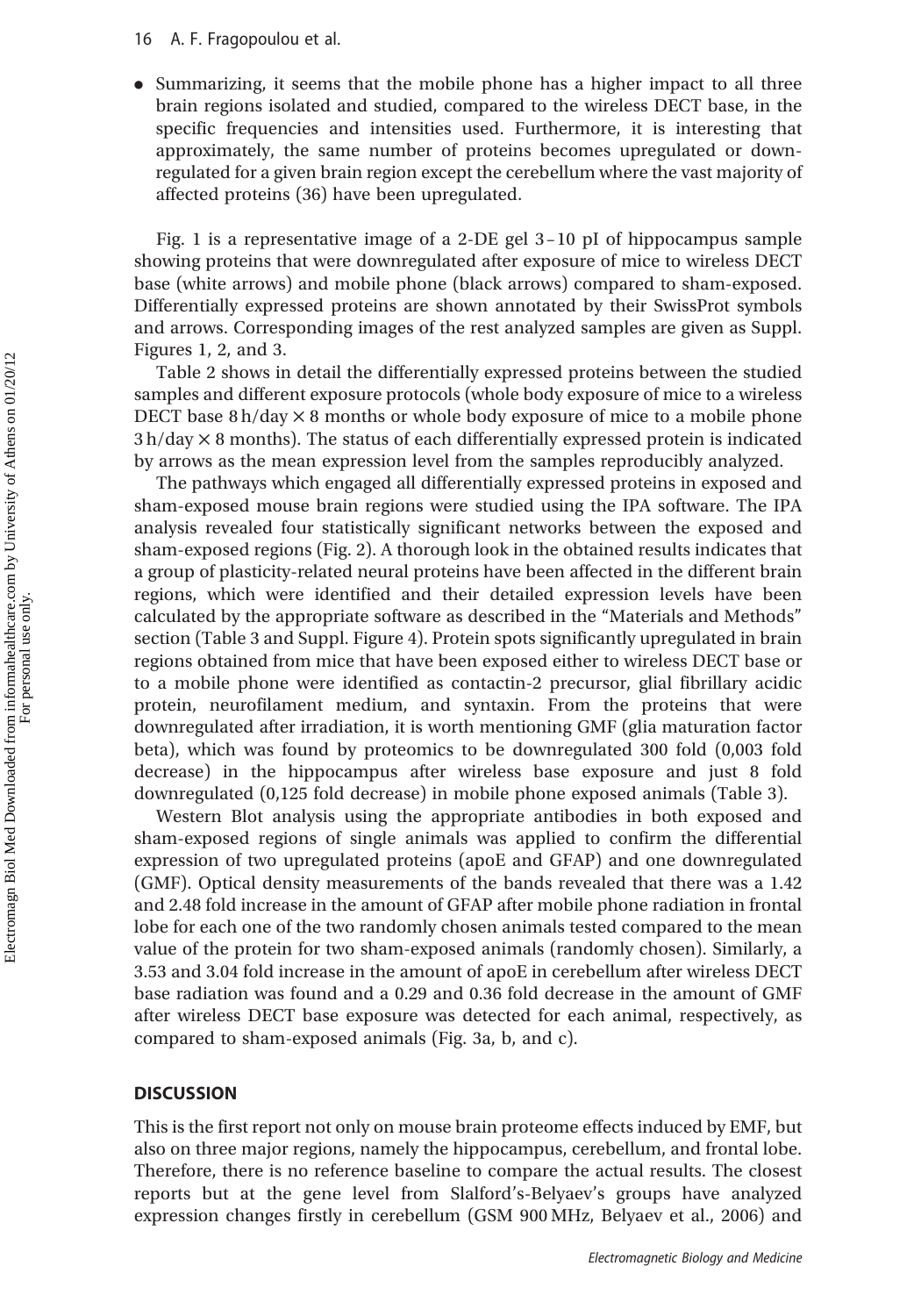| ı<br>ı<br>֚֚֕<br>$\ddot{\cdot}$ | a an si<br>$\ddot{\phantom{a}}$<br>I |
|---------------------------------|--------------------------------------|
| $\frac{1}{2}$<br>ŕ              |                                      |

TABLE 3 Quantitative differential proteomics has revealed the degree of under/over-expression of selected proteins.  $\pm$  values indicate standard deviations (SD). B: wireless DECT base exposed animals, M: mobile phone exposed animals. Parentheses indicate probability. According to FDR correction, a-level = 0.003571429 and corresponds to  $\pm$  values indicate standard deviations (SD). B: wireless 0.003571429 and corresponds to DECT base exposed animals, M: mobile phone exposed animals. Parentheses indicate probability. According to FDR correction, a-level TABLE 3 Quantitative differential proteomics has revealed the degree of under/over-expression of selected proteins.  $p < 0.05$ . Under this level, the under- or over-expression is considered statistically significant. adamad atatiadlu sianifias  $\frac{1}{2}$  $p > 0$  of Hnder this level the under

| $p \sim 0.05$ . Onder this level, the direct-expression is considered statistically significant. |                                                                               | Hippocampus                       |                 | Frontal lobe                     |                                 | Cerebellum                          |
|--------------------------------------------------------------------------------------------------|-------------------------------------------------------------------------------|-----------------------------------|-----------------|----------------------------------|---------------------------------|-------------------------------------|
| Protein                                                                                          | ≏<br>$\mathsf{l}$                                                             | $\geq$                            | ≏               | Σ                                | $\mathbf{r}$                    | ≿                                   |
| ApoE                                                                                             |                                                                               | (0.0002004)<br>$2.82 \pm 0.24$    |                 |                                  | $1.67 \pm 0.14$<br>(0.00248)    | $1.7 \pm 0.13$<br>(0.002801)        |
| Contactin-2 precursor                                                                            |                                                                               |                                   |                 |                                  |                                 | $1.72 \pm 0.12$<br>$(6,93E-07)$     |
| Dynactin subunit 2                                                                               | (0,0003472)<br>$0.75 \pm 0.06$                                                |                                   |                 |                                  |                                 |                                     |
| Drebrin                                                                                          |                                                                               |                                   | $0.56 \pm 0.03$ | $1.25 \pm 0.098$                 |                                 |                                     |
|                                                                                                  |                                                                               |                                   | $(6.30E-005)$   | $(2.85E-005)$                    |                                 |                                     |
| Dynamin-1                                                                                        |                                                                               |                                   |                 |                                  | $0.18 \pm 0.07$<br>$(2,75E-07)$ | $3.46 \pm 0.36$<br>$(3.99E-011)$    |
| Glial fibrillary acidic protein                                                                  |                                                                               |                                   | $11.6 \pm 0.54$ | $114.2 \pm 3.82$                 | $1.56 \pm 0.26$                 | $1.68 \pm 0.19$                     |
|                                                                                                  |                                                                               |                                   | $(4.24E-007)$   | $(3.77E-007)$                    | (0,0016803)                     | (0,00198)                           |
| Glia maturation factor beta                                                                      | 0.003                                                                         | $0.13 \pm 0.05$                   |                 |                                  |                                 |                                     |
|                                                                                                  | $\begin{array}{c} (1.57\text{E}\cdot 005) \\ 0.65 \, \pm \, 0.87 \end{array}$ | $(2.02E-006)$                     |                 |                                  |                                 |                                     |
| Neurofilament light polypeptide                                                                  | $(3.96E-006)$                                                                 | $0.61 \pm 0.096$<br>$(6,87E-005)$ |                 | $1.37 \pm 0.18$<br>$(4.62E-006)$ |                                 | $2.62 \pm 0.027$<br>$(4.10E - 007)$ |
| Neurofilament medium polypeptide                                                                 |                                                                               |                                   |                 | $.87 \pm 0.12$                   |                                 |                                     |
|                                                                                                  |                                                                               |                                   |                 | $(2.03E-005)$                    |                                 |                                     |
| Syntaxin                                                                                         |                                                                               |                                   | $2.13 \pm 0.43$ | $11.1 \pm 0.96$                  |                                 |                                     |
|                                                                                                  |                                                                               |                                   | (0,00180)       | $(1.40E-006)$                    |                                 |                                     |
| Synapsin-2                                                                                       |                                                                               | $3.6 \pm 0.56$                    |                 | $3.7 \pm 0.62$                   | $0.21 \pm 0.007$                | $1.4 \pm 0.08$                      |
|                                                                                                  |                                                                               | $(4.89E-006)$                     |                 | (0.00266)                        | $(2,44E-007)$                   | (0.000169)                          |
| Synaptotagmin-1                                                                                  | $0.12 \pm 0.004$<br>$(3.82E-011)$                                             | $0.16 \pm 0.03$<br>$(1.01E-05)$   |                 |                                  |                                 |                                     |
| Alpha-synuclein                                                                                  |                                                                               |                                   | $0.42 \pm 0.06$ | $1.2 \pm 0.08$                   |                                 |                                     |
|                                                                                                  |                                                                               |                                   | $(1.28E-006)$   | $(1.68E-006)$                    |                                 |                                     |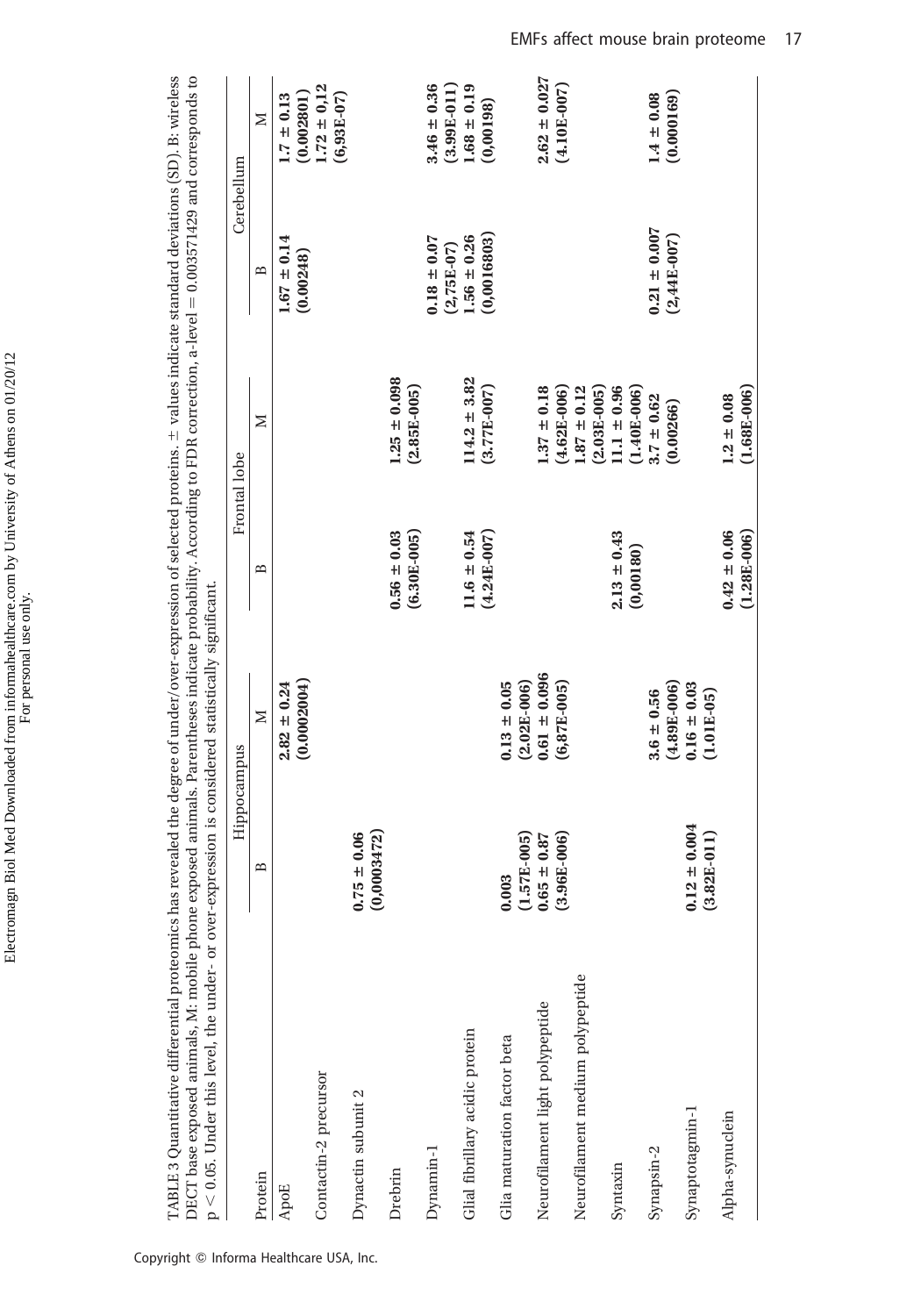

FIGURE 3 Western blot-detected expression of ApoE, GFAP, and GMF proteins in sham-exposed (S), mobile phone exposed (M), and DECT base exposed animals (B). Representative samples are shown. (a) Equal protein amounts of homogenized brain tissues were separated by gel electrophoresis and immunoblotted with antibodies against apoE, GFAP, and GMF. Representative bands from all the membranes and samples are shown. ApoE and GFAP are overexpressed after radiation whereas GMF is greatly downregulated. (b) Detailed GFAP detection in frontal lobe is presented for two single animals. Unspecific band was used as an internal loading control. A clear overexpression is shown following exposure of the animals to mobile phone radiation. (c) Quantification of protein content for GMF, ApoE, and GFAP in different brain tissues using scanning densitometry. Each bar represents amount of protein for a single animal. Two animals are shown for each group.

secondly in hippocampus and cortex (GSM 1800 MHz, Nittby et al., 2008) in rats. They found significant alterations after a single 2-h and 6-h exposure, respectively.

In this work, we investigated separately the effects of chronic (8 months) daily whole body exposure of mice Balb/c to electromagnetic radiation from: (a) a typicalmedium SAR level mobile phone (MP) GSM 900 MHz (3 h per day) and (b) the base of a wireless DECT (8 h per day), on the proteome of brain tissues. We showed that a large number of proteins become overexpressed or downregulated in three selected brain regions, namely, the frontal lobe, hippocampus, and cerebellum. Most of these changes occur in the hippocampus, whereas, the majority of the changes have been induced by MP, as shown in Table 1. This first observation could be explained by the fact that there are more concentrated functions in the hippocampus compared to the other two regions and that the hippocampal region may be more active metabolically. There is also a possibility for existence of SAR hot spots in the hippocampus formation relative to the other brain regions (Lai, 1994; Belyaev, 2010). The second fact ( $MP \gg B$ ) may be explained by the higher SAR value of the MP radiation, albeit the exposure duration was less (3 h vs. 8 h). As shown in Table 2, the overexpression/downregulation profile of the 143 proteins in the three brain regions may be helpful in understanding the behavioral and physiological effects reported for electromagnetic radiation on brain function including blood brain barrier disruption, memory malfunction, oxidative stress, etc.

In an attempt to group the 143 changed proteins we could conclude that:

. 11 of them have changed in all 3 brain regions, more distinctly, synapsin-2 and NADH dehydrogenase. Some of them are indicative of oxidative stress in the nervous system (Martin-Romero et al., 2002). Recently, a detailed molecular mechanism involving NADH oxidase, by which mobile phone radiation exerts its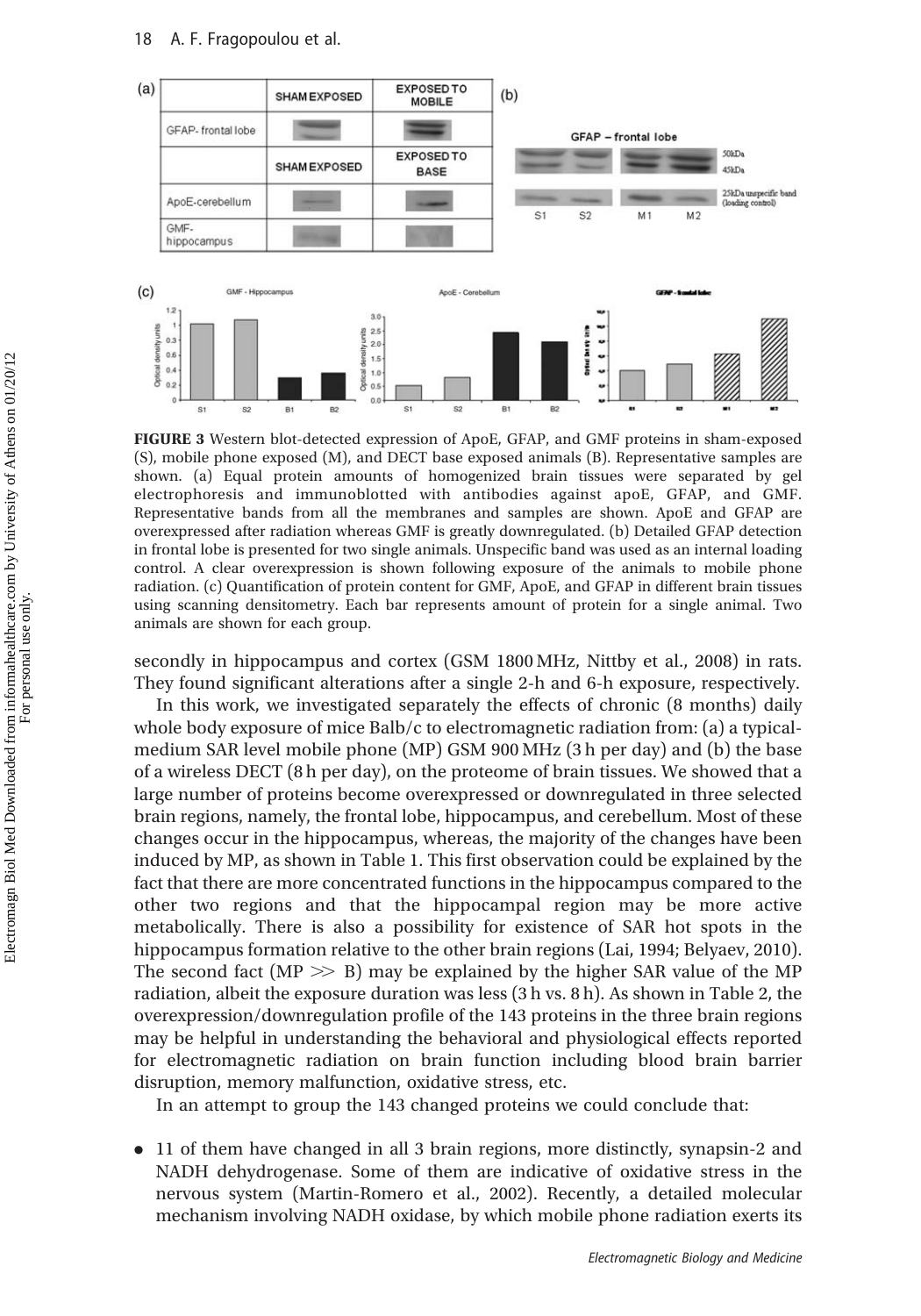effects, has been proposed (Friedman et al., 2007). By using Rat1 and HeLa cells, it was shown that EMF exposure resulted in rapid activation of ERK/MAPKs (mitogen-activated protein kinase) mediated in the plasma membrane by NADH oxidase, which rapidly generates ROS.

- . 50 of them are hippocampus-specific including, hsp90, septin 8, anexin, ezrin, dynactin (all synapses related proteins), GMFbeta, proteasome subunits alpha and beta involved in apoptosis (Singh and Khar, 2006).
- . 25 proteins were specifically changed only in cerebellum, including beta centractin (Weng et al., 2008), mitochondrial hsp60, contactin 2, dynamin, programmed cell death interacting protein, and vinculin.
- . 22 proteins are frontal lobe-specific, including drebrin (involved in neuronal plasticity; drebrin A regulates dendritic spine plasticity and synaptic function in mature cultured hippocampal neurons), Neurofilament Medium, and a number of metabolic proteins.
- . Lastly, some proteins have been affected by radiation simultaneously in two brain regions namely hippocampus-cerebellum, hippocampus-frontal lobe and frontal lobe-cerebellum (16, 7 and 10 proteins, respectively). These include ApoE (hippocampus-cerebellum, related to memory function), NFL (also hippocampuscerebellum, related to neuronal integrity), and a number of mitochondrial and metabolic proteins (Aspartate aminotransferase, Glutamate dehydrogenase and others) that could be related to the recent observation on human brain after exposure to 50 min cell phone exposure in which the non thermal effects were associated with increased brain glucose metabolism in the region closest to the MP antenna (Volkow et al., 2011; Lai and Hardell, 2011).

On the lack of any similar work available in the literature it may be useful to provide an overall discussion of the possible scenarios related to the non targeted action of electromagnetic radiation upon the mouse brain proteome; the observed changes in protein expression in a number of mouse neuronal tissue-related proteins following long-term exposure to EMFs reflect the interaction of the microwaves (directly or indirectly) with brain tissue constituents. Considering some of the affected proteins we note the following.

- (1) The impressive protein downregulation of the nerve growth factor glial maturation factor beta (GMF) (300 fold in DECT base and 8 fold in mobile phone), which is considered as an intracellular signal transduction regulator in astrocytes (Zaheer et al., 2007), may have an effect in the maintenance of the nervous system. As mentioned by the same authors, since "overexpression of GMF leads to interactions between neural cells, astrocytes, microglia and oligodentrocytes", we speculate that severe downregulation induced by DECT and MP radiation may inhibit the normal function of these cells. In addition, since this protein causes differentiation of brain cells, stimulation of neural regeneration, and inhibition of proliferation of tumor cells, its decrease could perhaps lead in the long run to a tumor induction. Immunoblotting, in GMF, confirmed in general the proteomics data.
- (2) GFAP overexpression by 15 fold in both types of radiation is in line with other single protein expression reports following MP exposure of animals (see below) and is indicative of glial intermediate filament overproduction. This may in turn cause neurotransmitter uptake dysfunction and induction of gliosis (Ammari et al., 2008), which is a key step towards the epidemiologically suggested brain tumor increase on long use of mobile phones (Hardell and Carlberg, 2009; Khurana et al., 2009). The glial cells support neurons, release growth factors, and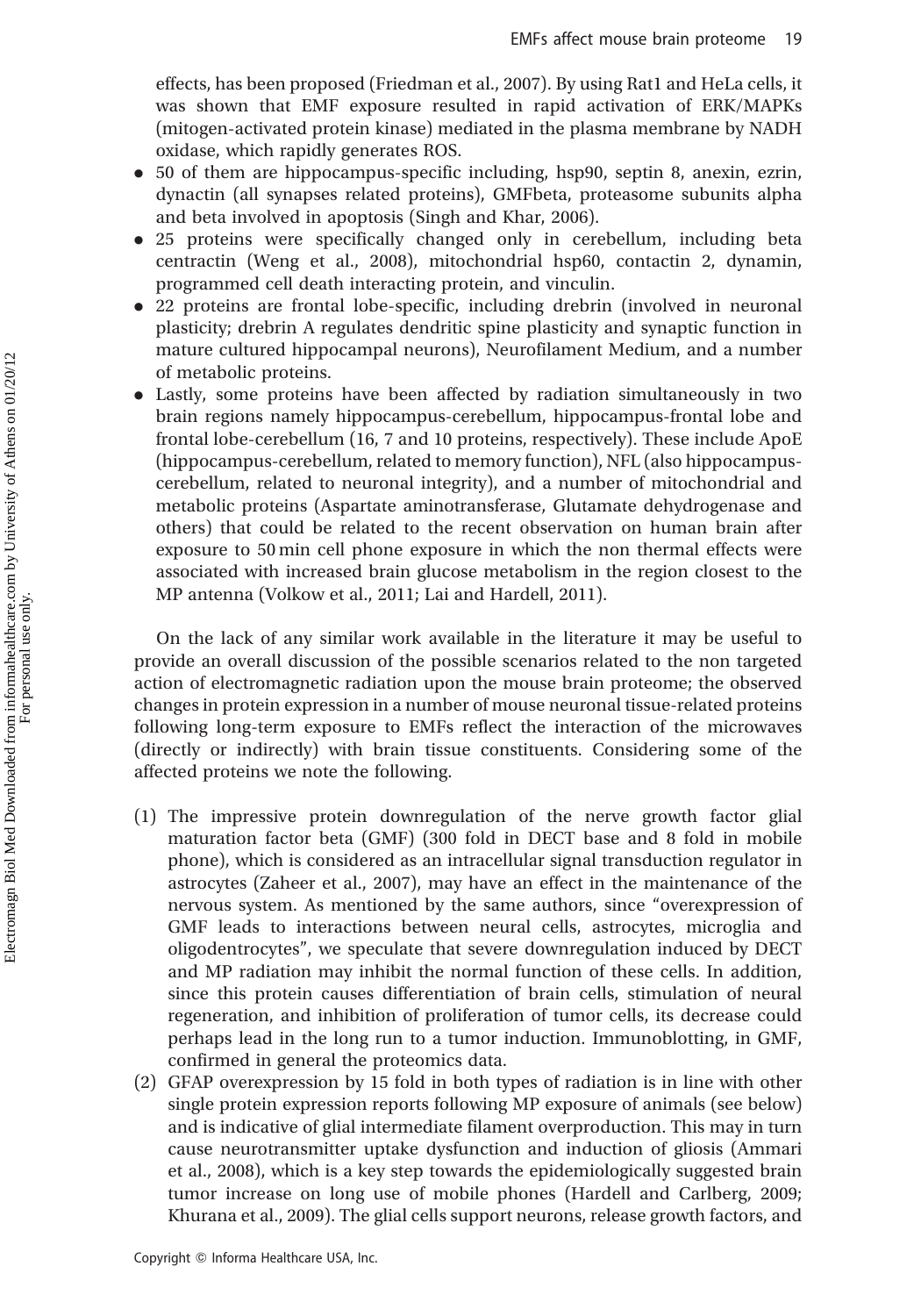remove debris after injury or neuronal death. Astrocytes help form the blood brain barrier that prevents toxic substances circulating in the blood from entering the brain. It was proposed many years ago that overexpression of GFAP is the response of astrocytes to oxidative stress (Morgan et al., 1997), which is being reported to take place in brain tissues after exposure of guinea pigs to mobile phone radiation (Meral et al., 2007). Since GFAP is a sensitive biomarker for neurotoxicity, our findings may indicate neuronal tissue injury caused by electromagnetic radiation or a probable injury of the blood brain barrier, reported to be an effect of exposure (Nittby et al., 2009; Sirav and Seyhan, 2009). Immunoblotting with anti-GFAP confirmed in general the proteomics data.

- (3) ApoE is a class of apolipoprotein found in the chylomicron and LDLs that bind to a specific receptor on liver cells and peripheral cells. It has been studied for its role in several biological processes not directly related to lipoprotein transport, including Alzheimer's disease (AD), immunoregulation, and cognition. So, the overexpression in the cerebellum and hippocampus after mobile exposure might be related to the memory deficits reported by our group (Fragopoulou et al., 2010b; Fragopoulou and Margaritis, 2010; Ntzouni et al., 2011). This is in agreement with the observation that ApoE4 knock-in mice exhibit an agedependent decrease in hilar GABAergic interneurons correlated with the extent of learning and memory deficits as found by the Morris water maze task (Andrews-Zwilling et al., 2010).
- (4) Synapsin-2 and syntaxin-1 overexpression by both radiation types (MP and DECT) in hippocampus may indicate a compensatory neuronal response to radiation by making more synapses.
- (5) Synaptotagmin levels in the hippocampus are in line with the above-mentioned GMF dramatic downregulation. This protein species is known to function as a calcium sensor in the regulation of neurotransmitter release and hormone secretion.

The significance of the present results may be noticeable in relation to the epidemiological, clinical, and other experimental data reported so far concerning behavioral deficits and brain structural/functional alterations induced by EMF in rodents. Although at the epidemiological level Schüz et al. (2006) found as an outcome of the Interphone study no overall increased risk of glioma or meningioma observed among cellular phone users, however, for long-term cellular phone users, the same authors suggested that the results need to be reconsidered before firm conclusions can be drawn. In fact, recent data by Hardell's group have provided solid evidence for a long term effect on brain tumors (Hardell and Carlberg, 2009; Khurana et al., 2009) which might be supported by the protein expression changes found in our results. Along the same lines, reports dealing with EMF-induced brain networking dysfunction can be explained. For instance, in a clinical study with 41 volunteers participating, it was reported that 890 MHz mobile phone-like signal alters the integrity of the human blood–brain and blood–cerebrospinal fluid barriers (Söderqvist et al., 2009). There is also a relationship of MP radiation with behavioral problems in prenatally exposed children (Divan et al., 2008).

Our data using the cordless DECT base as a source of EMF may appear surprising due to the low SAR level, as deduced by measuring the field within the animal cage, approximately 20 mW/Kg, but one explanation could be the intensity windows effect (Blackman, 2009; Belyaev, 2010). Interestingly, Salford's work with rats, applying similar low SAR value (0.6 and 60 mW/Kg), but using mobile phone radiation for just 2 h per week for 55 week, demonstrated significantly altered performance during an episodic-like memory test (Nittby et al., 2008).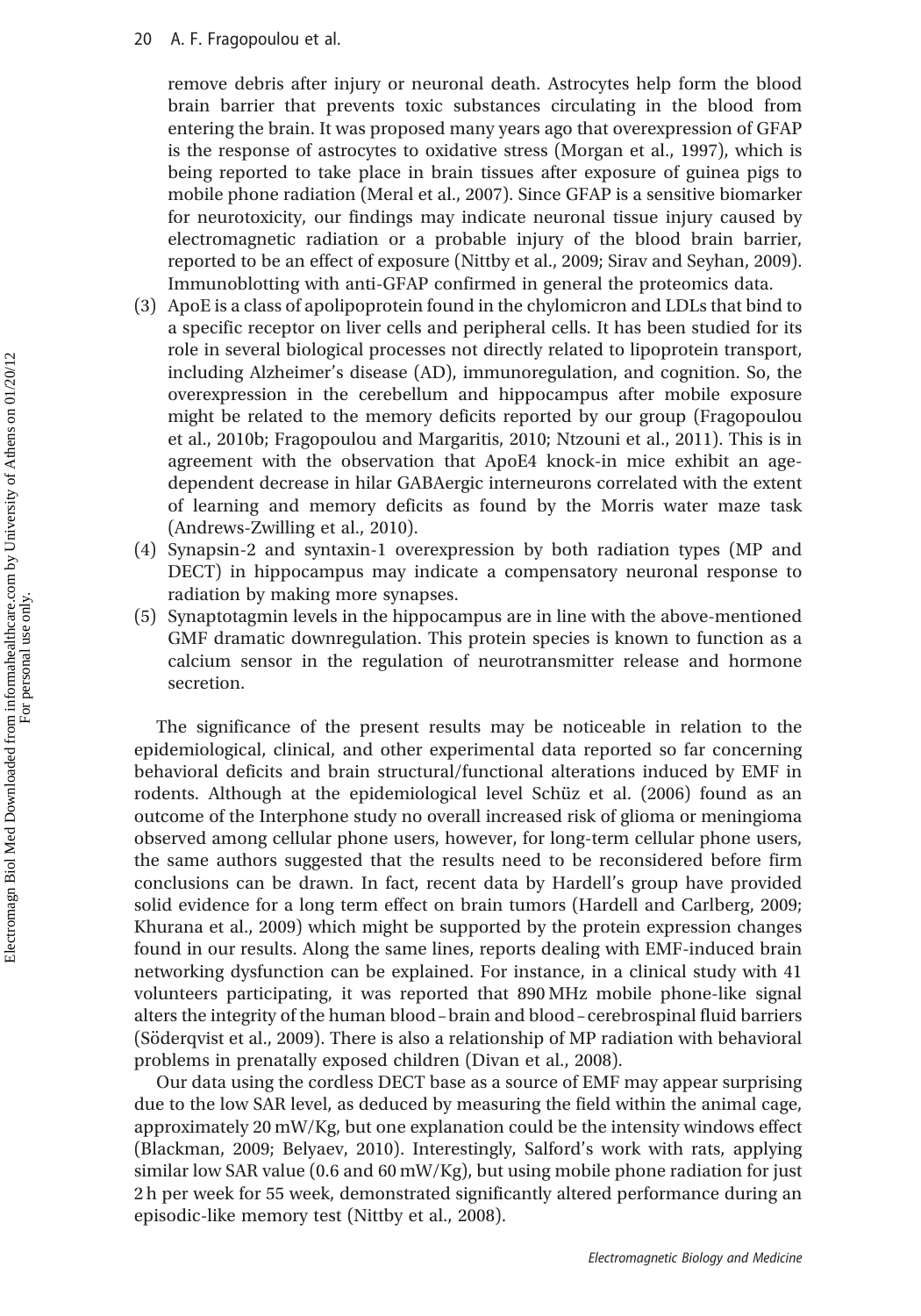It is well established that, in general, the primary action of EMF on living tissue involves an increase of reactive oxygen species (ROS) as demonstrated in exposed sperm (Agarwal et al., 2009; De Iuliis et al., 2009) and under continuous stress conditions in Drosophila flies (Irmak et al., 2002). The ROS accumulation and induced oxidative stress may lead to a signal transduction pathway (ERKs kinases) (Friedman et al., 2007; Lee et al., 2008), whereas at the same time ion channels are disturbed (Friedman et al., 2007; Minelli et al., 2007), Heat Shock Proteins are activated (Friedman et al., 2007; Blank and Goodman, 2009) and conformational change of enzymes (Barteri et al., 2005) is taking place. Thus, on the basis of the literature data and our findings an EMF-impact mechanism can roughly be proposed involving ROS formation followed by stress activation, which may lead to the overexpression of HSPs (Fig. 4). Through this event several indirect changes may occur that alter the physiology of the brain cells, including DNA damage (Lai and Singh, 1996), translation-transcription interference through protein conformation changes (Challis, 2005), a possible cellular metabolism dysfunction, membrane dyspermeability (McNamee and Chauhan, 2009), and memory deficits (Fragopoulou and Margaritis, 2010). It is clear that the effects of EMFs are very difficult to predict in the cells, and that SAR values do not provide any information about the molecular mechanisms likely to take place during exposure.

Unlike drugs, EMFs are absorbed in a variety of different, diverse, and nonlinear ways depending on the "microenvironment" receiving the radiation, the orientation of the molecular targets and their shape, the metabolic state at the moment of exposure, the energy absorbance at the microscale of the cell, and the modulation of the waves. On this basis it is rather difficult to replicate experiments under different conditions and cell



FIGURE 4 Schematic drawing depicting a suggested mechanism of EMF interaction with living matter. It is considered, on the basis of the available data and the present work, that the end result of protein expression changes may have derived through a cascade of events starting from ROS increase and ion channel disturbance, followed by oxidative stress and signal transduction changers. Key role in the events may be played by the heat shock proteins activation.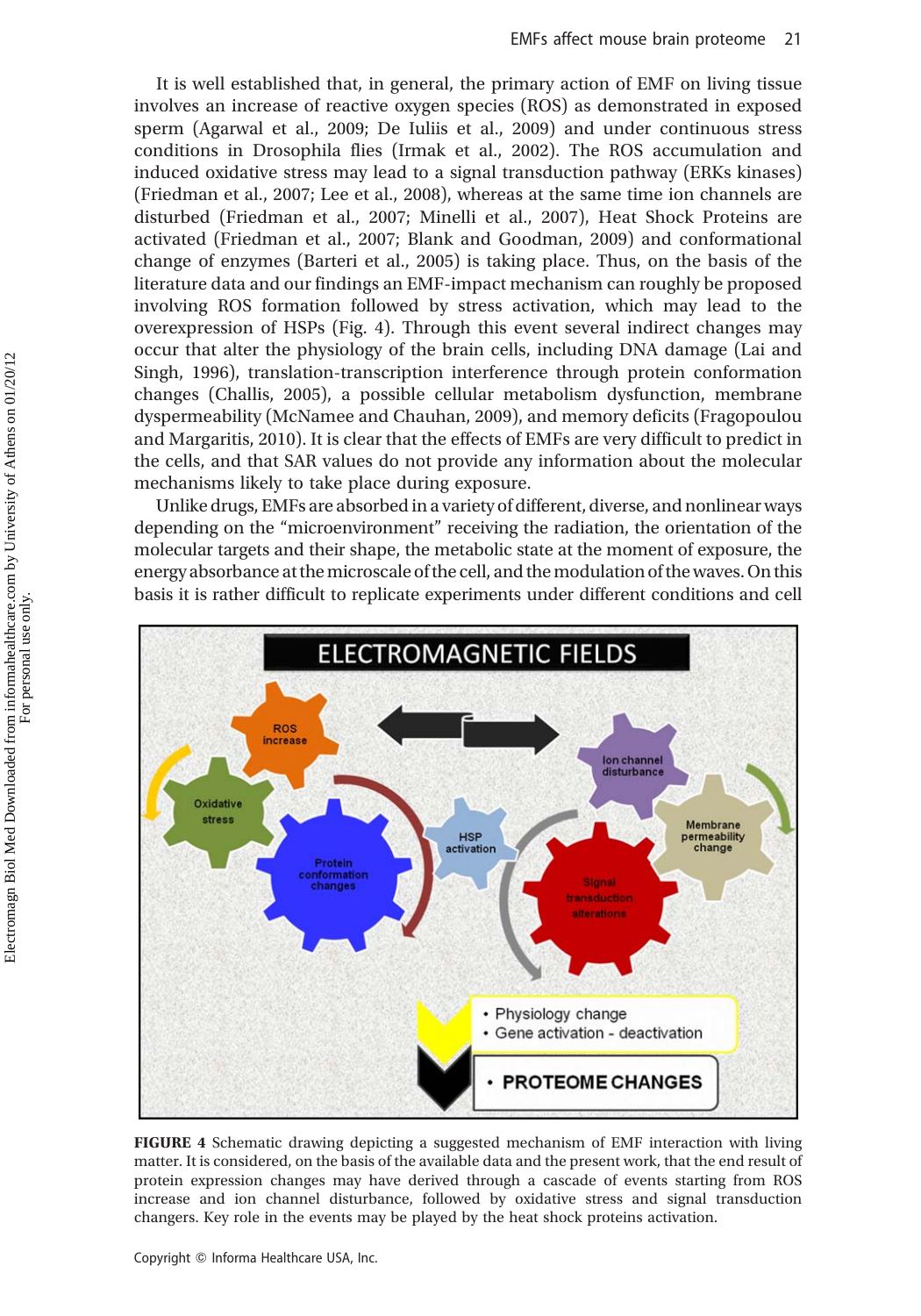systems, which may explain the discrepancy of the results among research groups. Especially in the case of proteomics analysis used to approach the effects of EMFs in this article, it is even more difficult, since 2D electrophoresis is inherently variable from one run to the next, especially when being performed in different labs. However, the 2-DE approach is still largely refractory to high-throughput methods due to a number of reasons and can be judiciously coupled to several types of biological experiments to provide meaningful data. Indeed, efforts to improve reproducibility have largely centered on robotics, improved visualization methods as better spotdetection algorithms (Ong and Pandey, 2001; Rogers and Graham, 2007) and as clearly stated by Ong and Pandey (2001), 2-DE-based approaches can still be effectively used when applied with a clear under-standing of its strengths and limitations.

# **CONCLUSIONS**

Our differential proteomic analysis results suggest that conventional MP and DECT base EMFs affect the proteome of hippocampus, cerebellum, and frontal lobe following whole body exposure of Balb/c mice. Since this is the first report showing mouse brain proteome changes induced by EMFs, there is no reference baseline to compare the actual results. However, it is more likely that the observed proteome changes reflect EMF impact and not variability between individual mice, since it has been found just recently that genetic background in both out-bred mouse stocks and inbred mouse strains has a negligible effect on the brain proteome profile (Földi et al., 2011). Based on the currently available literature it is assumed that EMF may function as a stress factor creating ROS and inducing oxidative stress, whereas at the same time ion channels are disturbed and Heat Shock Proteins are activated. This, in turn, may affect gene over/under-expression, possibly through transcription factor activation/deactivation (Kar et al., 2011) in a random manner, since EMF impact is non targeted although stress-related events within the cell are most likely affected. As an end result, functions related to stress response may be triggered. The altered protein expression in this report may reflect such a cascade of events, in which some proteins are related to neural plasticity whereas others belong to the general metabolic processes. The reported herein effects can be considered non thermal since the actual SAR values calculated are well below ICNIRP's (1998) guidelines. In any case, it is seriously considered by pioneers in the topic of EMFs that the relatively low field strengths capable to affect biochemical reactions is a further indication that cells are in a position to sense potential danger long before there is an increase in temperature (Blank and Goodman, 2009).

Further work is underway to reveal the onset of the proteome changes after short term exposure conditions (data under analysis). Also, it is necessary to use multidisciplinary and multilevel approaches in order to delineate the mechanisms of EMF interaction with living organisms.

#### ACKNOWLEDGEMENTS

The authors thank Professors Ramon Lim and Asgar Zaheer from the Department of Neurology of Iowa University for generously providing them with the affinity purified monoclonal antibody against GMF and also the Reviewers and the Editor for their constructive criticism.

#### Declaration of interest

This study was supported by the Special Account for Research Grants of the University of Athens to the Research Group of Professor L.H. Margaritis. AFF is a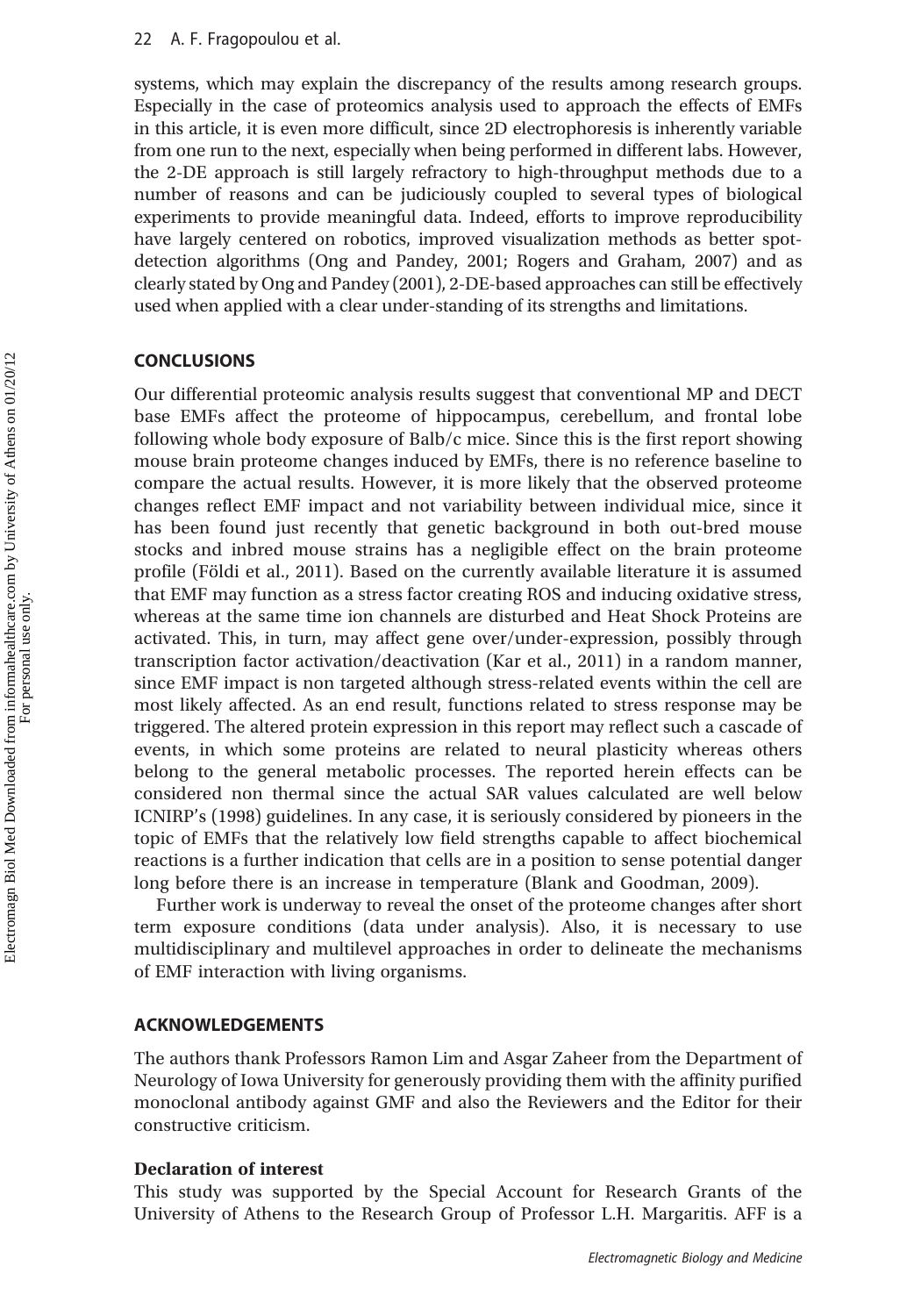scholarship recipient by the Hellenic State Scholarship Foundation – "N.D. Xrysovergis" Bequest (PhD fellowship). The authors report no conflicts of interest. The authors alone are responsible for the content and writing of the article.

#### REFERENCES

- Agarwal, A., Desai, N. R., Makker, K., et al. (2009). Effects of radiofrequency electromagnetic waves (RF-EMW) from cellular phones on human ejaculated semen: an in vitro pilot study. Fertil. Steril. 92(4): 1318–1325.
- Ammari, M., Brillaud, E., Gamez, C., et al. (2008). Effect of a chronic GSM 900 MHz exposure on glia in the rat brain. Biomed. Pharmacother. 62(4):273–281.
- Anagnostopoulos, A. K., Kolialexi, A., Mavrou, A., et al. (2010). Proteomic analysis of amniotic fluid in pregnancies with Klinefelter syndrome foetuses. J. Proteomics 5:943–950.
- Andrews-Zwilling, Y., Bien-Ly, N., Xu, Q., et al. (2010). Apolipoprotein E4 causes age- and Tau-dependent impairment of GABAergic interneurons, leading to learning and memory deficits in mice. J. Neurosci. 30(41):13707–13717.
	- Benjamini, Y., Hochberg, Y. (1995). Controlling the false discovery rate: a practical and powerful approach to multiple testing. J. Roy. Statist. Soc. (Ser. B) 57(1):289–300.
- Barteri, M., Pala, A., Rotella, S. (2005). Structural and kinetic effects of mobile phone microwaves on acetylcholinesterase activity. Biophys. Chem. 113(3):245–253.
	- Belyaev, I. (2010). Dependence of non-thermal biological effects of microwaves on physical and biological variables: implications for reproducibility and safety standards. In: Giuliani, L., Soffritti, M. European Journal of Oncology – Library, vol. 5 Non-Thermal Effects And Mechanisms Of Interaction Between Electromagnetic Fields And Living Matter. An ICEMS Monograph, (pp. 187–218) Bologna, Italy: Ramazzini Institute  $\langle$  http://www.icems.eu/papers.htm?f = /c/a/2009/12/15/MNHJ1B49KH.DTL > .
- Belyaev, I. Y., Koch, C. B., Terenius, O., et al. (2006). Exposure of rat brain to 915 MHz GSM microwaves induces changes in gene expression but not double stranded DNA breaks or effects on chromatin conformation. Bioelectromagnetics 27(4):295–306.
- Blackman, C. (2009). Cell phone radiation: Evidence from ELF and RF studies supporting more inclusive risk identification and assessment. Pathophysiology 16(2–3):205–216.
- Blank, M., Goodman, R. (2009). Electromagnetic fields stress living cells. Pathophysiology 16(2–3):71–78.
- Cardis, E., Armstrong, B. K., Bowman, J. D., et al. (2011). Risk of brain tumours in relation to estimated RF dose from mobile phones: results from five Interphone countries. Occup. Environ. Med. 68(9):631-640.
- Challis, L. J. (2005). Mechanisms for interaction between RF fields and biological tissue. Bioelectromagnetics 26(Suppl 7):98–106.
	- Chavdoula, E. D., Panagopoulos, D. J., Margaritis, L. H. (2010). Comparison of biological effects between continuous and intermittent exposure to GSM-900-MHz mobile phone radiation: Detection of apoptotic cell-death features. Mutat. Res. 700(1–2):51–61.
- Cleary, S. F., Cao, G., Liu, L. M., et al. (1997). Stress proteins are not induced in mammalian cells exposed to radiofrequency or microwave radiation. Bioelectromagnetics 18(7):499–505.
- De Iuliis, G. N., Newey, R. J., King, B. V., Aitken, R. J. (2009). Mobile phone radiation induces reactive oxygen species production and DNA damage in human spermatozoa in vitro. PLoS One 4(7): e6446.
- Divan, H. A., Kheifets, L., Obel, C., Olsen, J. (2008). Prenatal and postnatal exposure to cell phone use and behavioral problems in children. Epidemiology 19(4):523–529.
- Fragopoulou, A. F., Koussoulakos, S. L., Margaritis, L. H. (2010a). Cranial and postcranial skeletal variations induced in mouse embryos by mobile phone radiation. Pathophysiology 17(3):169–177.
- Fragopoulou, A. F., Miltiadous, P., Stamatakis, A., et al. (2010b). Whole body exposure with GSM 900 MHz affects spatial memory in mice. Pathophysiology 17(3):179–187.
- Fragopoulou, A., Grigoriev, Y., Johansson, O., et al. (2010c). Scientific panel on electromagnetic field health risks – consensus points, recommendations and rationales. Rev. Environ. Health 25(4):307–317.
	- Fragopoulou, A. F., Margaritis, L. H. (2010). Is cognitive function affected by mobile phone radiation exposure? In: Giuliani, L., Soffritti, M. European J. Oncology-Library, vol. 5 Non-Thermal Effects And Mechanisms Of Interaction Between Electromagnetic Fields And Living Matter. An ICEMS Monograph, (pp. 261–272) Bologna, Italy: Ramazzini Institute.
- French, P. W., Penny, R., Laurence, J. A., McKenzie, D. R. (2001). Mobile phones, heat shock protein and cancer. Differentiation 67:93–97.
- Frey, A. H. (1998). Headaches from cellular telephones: Are they real and what are the implications? Environ. Health Perspect. 106(3):101–103.
- Friedman, J., Kraus, S., Hauptman, Y., et al. (2007). Mechanism of short-term ERK activation by electromagnetic fields at mobile phone frequencies. Biochem. J. 405(3):559–568.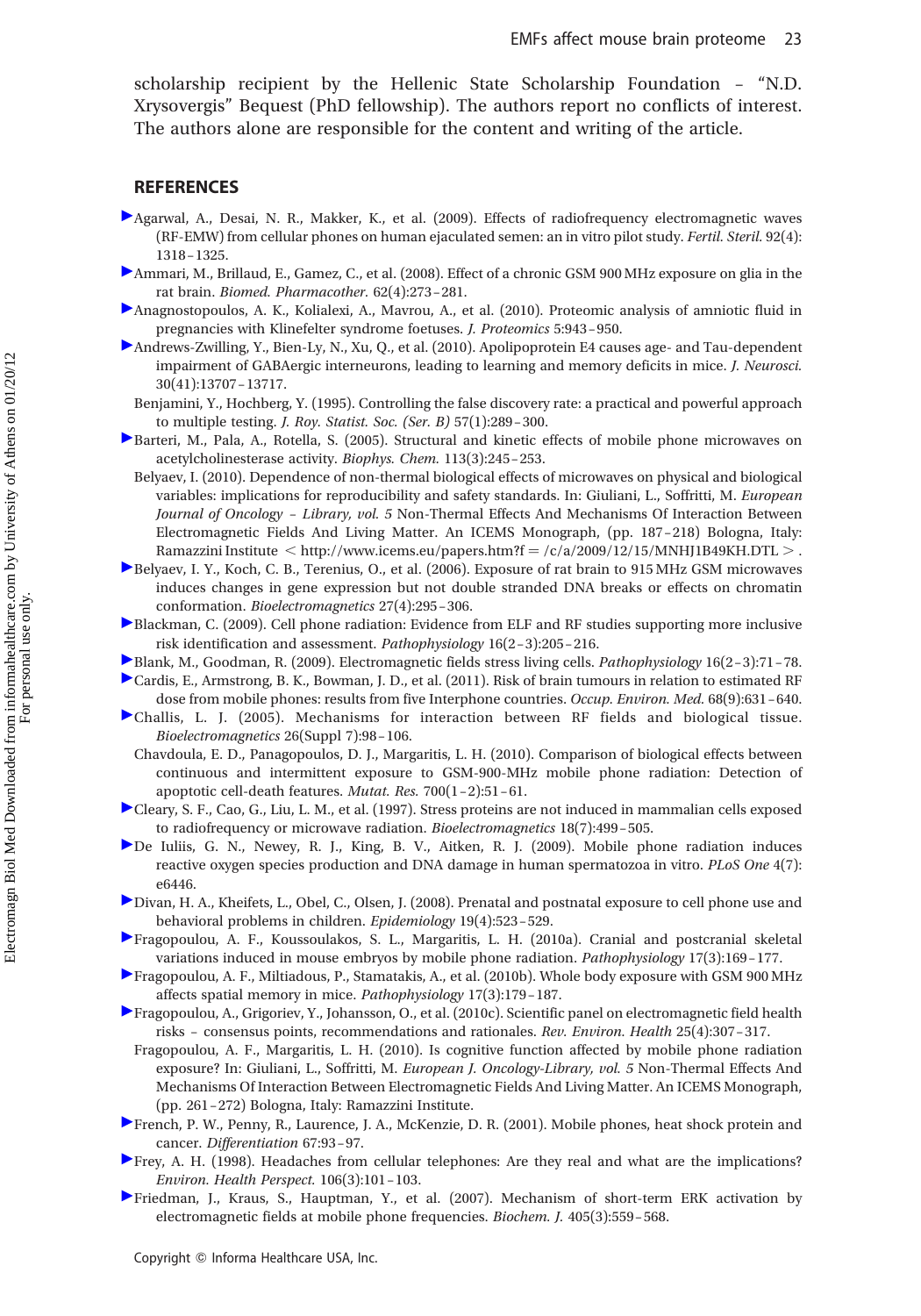- Fritze, K., Wiessner, C., Kuster, N., et al. (1997). Effect of global system for mobile communication microwave exposure on the genomic response of the rat brain. Neuroscience 81(3):627–639.
- $\blacktriangleright$  Földi, I., Müller, G., Penke, B., Janáky, T. (2011). Characterisation of the variation of mouse brain proteome by two-dimensional electrophoresis. J. Proteomics 74(6):894 –901.
- Fountoulakis, M., Tsangaris, G. T., Maris, A., Lubec, G. (2005). The rat brain hippocampus. J. Chromatogr. B 819(1):115–129.
- Hardell, L., Carlberg, M. (2009). Mobile phones, cordless phones and the risk for brain tumours. Int. J. Oncol. 35(1):5–17.
	- Havas, M., Marrongelle, J., Pollner, B., et al. (2010). Provocation study using heart rate variability shows microwave radiation from DECT phone affects autonomic nervous system. In: Giuliani, L., Soffritti, M. European J. Oncology-Library, vol. 5 NON-THERMAL EFFECTS AND MECHANISMS OF INTERAC-TION BETWEEN ELECTROMAGNETIC FIELDS AND LIVING MATTER. An ICEMS Monograph, (pp. 273–300) Bologna, Italy: Ramazzini Institute.
- Hillert, L., Akerstedt, T., Lowden, A., et al. (2008). The effects of 884 MHz GSM wireless communication signals on headache and other symptoms: an experimental provocation study. Bioelectromagnetics 29(3):185–196.
- ICNIRP(1998). Guidelines for limiting exposure to time-varying electric, magnetic and electromagnetic fields (up to 300 GHz). Health Phys. 74:494–522.
- Irmak, M. K., Fadillioglu, E., Gulec, M., et al. (2002). Effects of electromagnetic radiation from a cellular telephone on the oxidant and antioxidant levels in rabbits.Cell Biochem. Funct. 20(4):279–283.
- Kar, P., Nelson, C., Parekh, A. B. (2011). Selective activation of the transcription factor NFAT1 by calcium microdomains near Ca2 + release-activated Ca2 + (CRAC) channels. *J. Biol. Chem.* 286(17): 14795–14803.
- Karinen, A., Heinävaara, S., Nylund, R., Leszczynski, D. (2008). Mobile phone radiation might alter protein expression in human skin. BMC Genom. 9:77.
- Khurana, V. G., Teo, C., Kundi, M., et al. (2009). Cell phones and brain tumors: a review including the longterm epidemiologic data. Surg. Neurol. 72(3):205–214.
- Khurana, V. G., Hardell, L., Everaert, J., et al. (2010). Epidemiological evidence for a health risk from mobile phone base stations. Int. J. Occup. Environ. Health 16(3):263–267.
	- Lai, H. (1994). Neurological effects of radiofrequency electromagnetic radiation. In: Lin, J. C. Advances in Electromagnetic Fields in Living Systems (pp. 17–88) New York: Plenum Press vol. 1.
	- Lai, H., Hardell, L. (2011). Cell phone radiofrequency radiation exposure and brain glucose metabolism. JAMA (editorial) 305(8).
- Lai, H., Singh, N. P. (1996). Single- and double-strand DNA breaks in rat brain cells after acute exposure to radiofrequency electromagnetic radiation. Int. J. Radiat. Biol. 69(4):513–521.
- Lee, K. S., Choi, J. S., Hong, S. Y., et al. (2008). Mobile phone electromagnetic radiation activates MAPK signaling and regulates viability in Drosophila. Bioelectromagnetics 29(5):371–379.
- Leszczynski, D., Joenväärä, S., Reivinen, J., Kuokka, R. (2002). Non thermal activation of the hsp27/ p38MAPK stress pathway by mobile phone radiation in human endothelial cells: Molecular mechanism for cancer- and blood-brain barrier-related effects. Differentiation 70:120–129.
- ► Leszczynski, D., Nylund, R., Joenväärä, S., Reivinen, J. (2004). Applicability of discovery science approach to determine biological effects of mobile phone radiation. Proteomics 4:426–431.
- Li, H. W., Yao, K., Jin, H. Y., et al. (2007). Proteomic analysis of human lens epithelial cells exposed to microwaves. Jpn. J. Ophthalmol. 51(6):412–416.
- Martin-Romero, F. J., Gutiérrez-Martín, Y., Henao, F., Gutiérrez-Merino, C. (2002). The NADH oxidase activity of the plasma membrane of synaptosomes is a major source of superoxide anion and is inhibited by peroxynitrite. J. Neurochem. 82(3):604–614.
- Mavrou, A., Anagnostopoulos, A. K., Kolialexi, A., et al. (2008). Proteomic analysis of amniotic fluid in pregnancies with Turner syndrome fetuses. J. Proteome Res. 5:1862–1866.
- McNamee, J. P., Chauhan, V. (2009). Radiofrequency radiation and gene/protein expression: a review. Radiat. Res. 172(3):265–287 Review.
- Meral, I., Mert, H., Mert, N., et al. (2007). Effects of 900-MHz electromagnetic field emitted from cellular phone on brain oxidative stress and some vitamin levels of guinea pigs. Brain Res. 1169:120–124.
	- Minelli, T. A., Balduzzo, M., Milone, F. F., Nofrate, V. (2007). Modeling cell dynamics under mobile phone radiation. Nonlin. Dyn. Psychol. Life Sci. 11(2):197–218.
- Morgan, T. E., Rozovsky, I., Goldsmith, S. K., et al. (1997). Increased transcription of the astrocyte gene GFAP during middle-age is attenuated by food restriction: implications for the role of oxidative stress. Free Radic. Biol. Med. 23(3):524–528.
- Nikolova, T., Czyz, J., Rolletschek, A., et al. (2005). Electromagnetic fields affect transcript levels of apoptosisrelated genes in embryonic stem cell-derived neural progenitor cells. FASEB J. 19(12):1686–1688.
- Nittby, H., Brun, A., Eberhardt, J., et al. (2009). Increased blood-brain barrier permeability in mammalian brain 7 days after exposure to the radiation from a GSM-900 mobile phone. Pathophysiology 16(2–3):103–112.